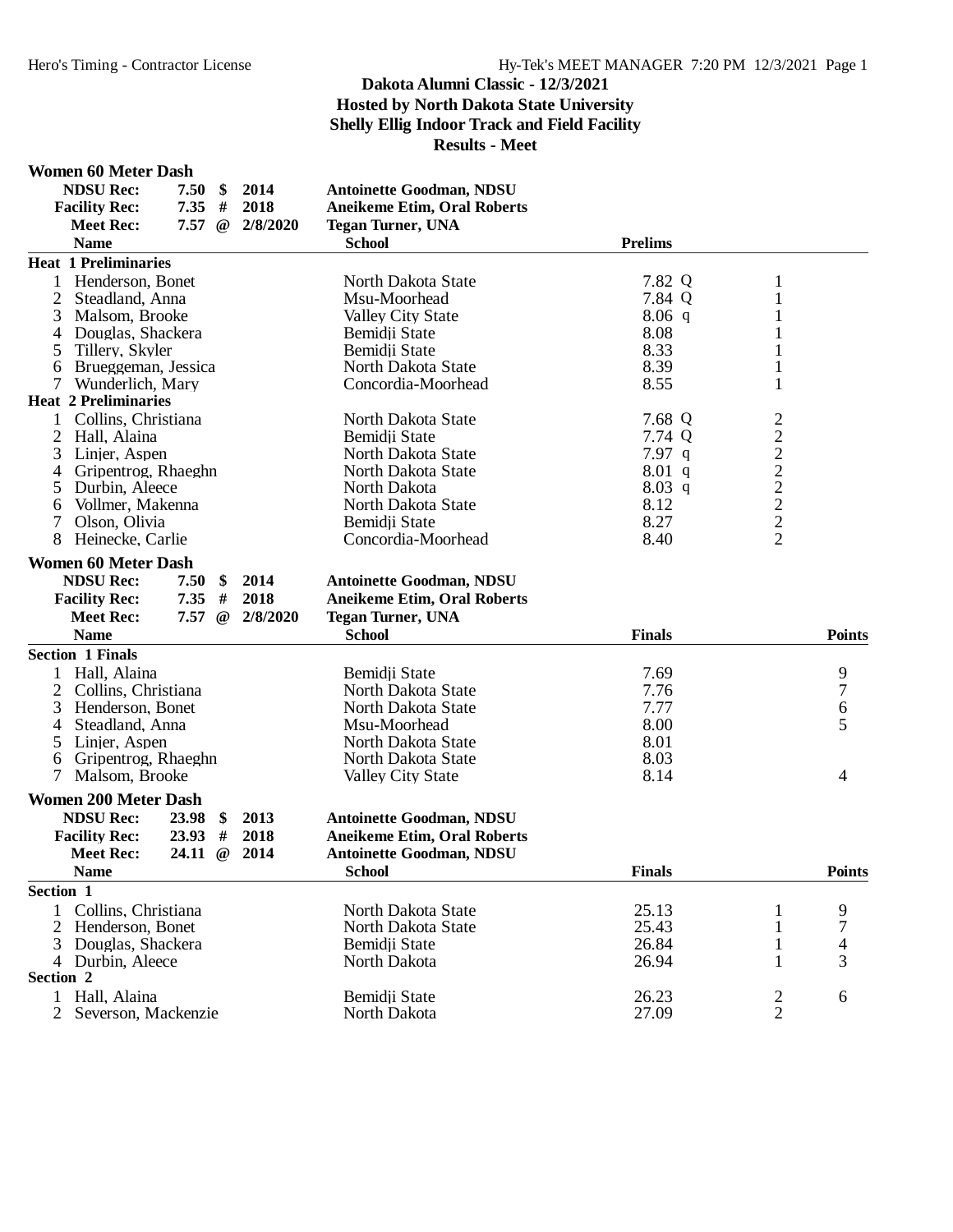| Section 2  (Women 200 Meter Dash)                                  |                                       |               |                                            |                |
|--------------------------------------------------------------------|---------------------------------------|---------------|--------------------------------------------|----------------|
| <b>Name</b>                                                        | <b>School</b>                         | <b>Finals</b> |                                            | <b>Points</b>  |
| Tillery, Skyler<br>$\overline{3}$                                  | Bemidji State                         | 27.43         | $\overline{2}$                             |                |
| 4 Werner, Courtney                                                 | North Dakota                          | 27.87         | $\overline{2}$                             |                |
| Section 3                                                          |                                       |               |                                            |                |
| 1 Dervis, Maggie                                                   | North Dakota                          | 26.76         | 3                                          | 5              |
| $\overline{2}$<br>Heinecke, Carlie                                 | Concordia-Moorhead                    | 28.04         | $\frac{3}{3}$                              | $\sqrt{2}$     |
| 3<br>Wunderlich, Mary                                              | Concordia-Moorhead                    | 28.32         |                                            | $\mathbf{1}$   |
| 4 Shercliffe, Meg                                                  | Concordia-Moorhead                    | 29.94         | $\overline{3}$                             |                |
| <b>Women 400 Meter Dash</b>                                        |                                       |               |                                            |                |
| <b>NDSU Rec:</b><br>53.58<br>2017<br>\$                            | Morgan Milbrath, NDSU                 |               |                                            |                |
| #<br>54.12<br>2015<br><b>Facility Rec:</b>                         | <b>Madison Reynolds, Oral Roberts</b> |               |                                            |                |
| 2017<br><b>Meet Rec:</b><br>56.39 $@$                              | Hanneke Ooserwegel, Northern St.      |               |                                            |                |
| <b>Name</b>                                                        | <b>School</b>                         | <b>Finals</b> |                                            | <b>Points</b>  |
| Section 1                                                          |                                       |               |                                            |                |
| 1 Howell, Claire                                                   | North Dakota State                    | 58.14         | 1                                          | 9              |
| $\overline{2}$<br>Zimmerman, Grace                                 | North Dakota State                    | 58.90         | $\mathbf{1}$                               | 7              |
| 3<br>Mbenoun, Maryse                                               | Bemidji State                         | 1:01.06       | 1                                          | 4              |
| 4 Struck-Schmitz, Jaylen                                           | North Dakota State                    | 1:03.87       | 1                                          |                |
| Section 2                                                          |                                       |               |                                            |                |
| Myers, Rachel<br>1                                                 | Bemidji State                         | 1:00.02       | $\overline{c}$                             | 6              |
| Werner, Courtney<br>$\overline{2}$                                 | North Dakota                          | 1:00.27       | $\begin{array}{c} 2 \\ 2 \\ 2 \end{array}$ | 5              |
| 3<br>Dervis, Maggie                                                | North Dakota                          | 1:02.98       |                                            | 3              |
| Tillery, Skyler<br>$\overline{4}$                                  | Bemidji State                         | 1:03.67       |                                            |                |
| $5\overline{)}$<br>Swartz, Elaina                                  | North Dakota                          | 1:04.05       |                                            |                |
| <b>Women 600 Meter Run</b>                                         |                                       |               |                                            |                |
| <b>NDSU Rec:</b><br>1:31.00<br>2014<br>\$                          | Paige Stratioti, NDSU                 |               |                                            |                |
| <b>Facility Rec:</b><br>1:31.40<br>#<br>2014                       | Paige Stratioti, NDSU                 |               |                                            |                |
| 1:32.99<br>2017<br><b>Meet Rec:</b><br>$\omega$                    | <b>Heather Harrower, UND</b>          |               |                                            |                |
| <b>Name</b>                                                        | <b>School</b>                         | <b>Finals</b> |                                            | <b>Points</b>  |
| Section 1                                                          |                                       |               |                                            |                |
| Cooper, Kaci                                                       | North Dakota State                    | 1:37.61       |                                            | 9              |
| 2<br>Mbenoun, Maryse                                               | Bemidji State                         | 1:39.46       |                                            | 7              |
| 3<br>Oosthuizen, Michaela                                          | North Dakota                          | 1:40.29       |                                            | 6              |
| <b>Women 800 Meter Run</b>                                         |                                       |               |                                            |                |
| <b>NDSU Rec:</b><br>2009<br>2:04.44<br>\$                          | Laura Hermanson, NDSU                 |               |                                            |                |
| 2:09.05<br>#<br>2017<br><b>Facility Rec:</b>                       | Amy Andrushko, NDSU                   |               |                                            |                |
| <b>Meet Rec:</b><br>$2:16.14 \text{ } \textcircled{a}$<br>2/8/2020 | Carly Rahn, AUGU                      |               |                                            |                |
| <b>Name</b>                                                        | <b>School</b>                         | <b>Finals</b> |                                            | <b>Points</b>  |
| Section 1                                                          |                                       |               |                                            |                |
| Bartels, Anna                                                      | <b>Unat-North Dakota State</b>        | 2:19.76       |                                            | 9              |
| $\overline{2}$<br>Jensen, Peyton                                   | North Dakota State                    | 2:36.30       |                                            | $\overline{7}$ |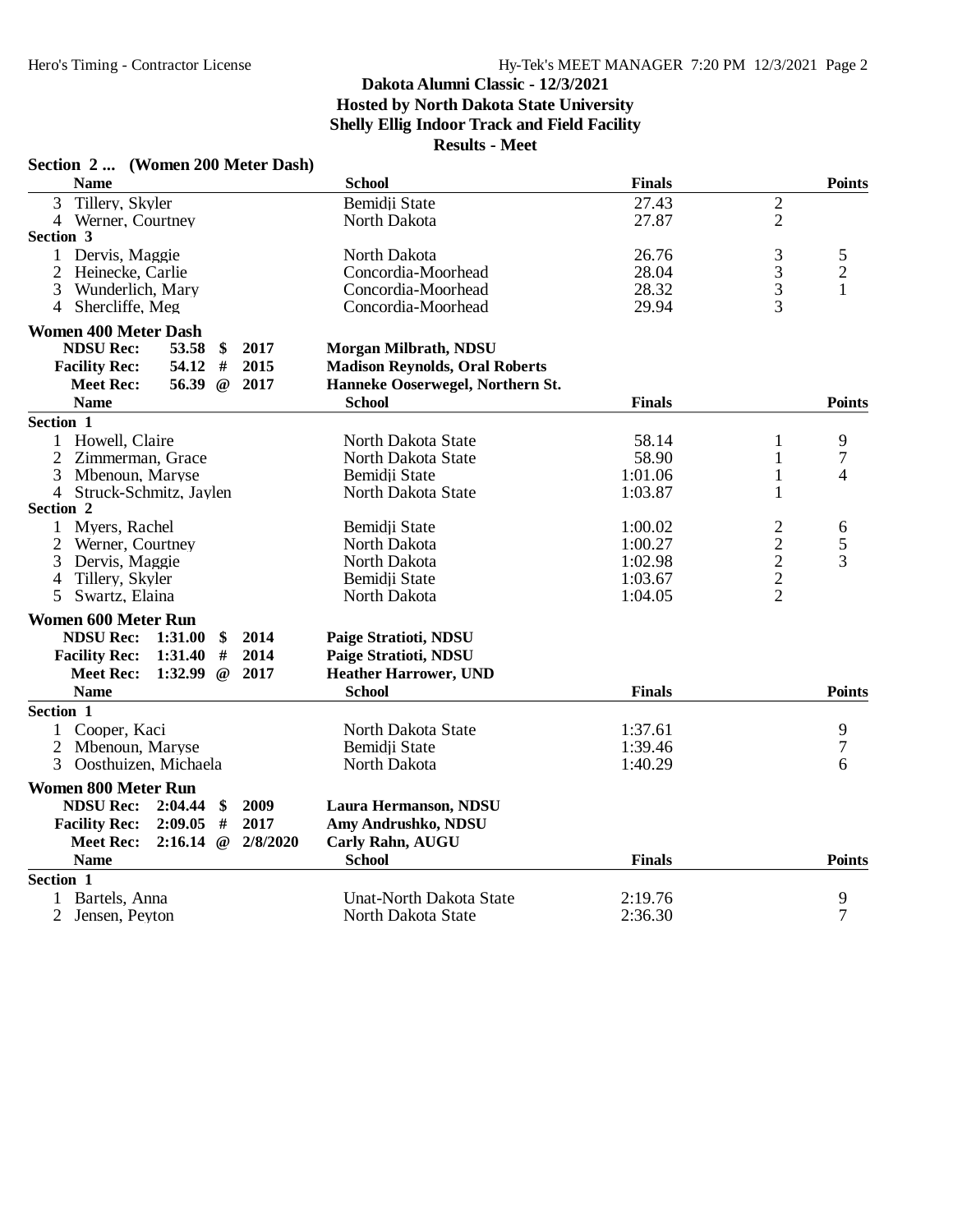#### **Women 1 Mile Run**

|                  | <b>NDSU Rec:</b><br><b>Facility Rec:</b> | $4:32.35$ \$<br>4:37.49 # |          | 2015<br>2016 | Erin Teschuk, NDSU<br>Erin Teschuk, NDSU |                |                |                |
|------------------|------------------------------------------|---------------------------|----------|--------------|------------------------------------------|----------------|----------------|----------------|
|                  | <b>Meet Rec:</b>                         | 4:40.65 $@$               |          | 2017         | <b>Maddie Van Beek, Brooks</b>           |                |                |                |
|                  | <b>Name</b>                              |                           |          |              | <b>School</b>                            | <b>Finals</b>  |                | <b>Points</b>  |
| <b>Section 1</b> |                                          |                           |          |              |                                          |                |                |                |
| 1                | Wohlfahrt, Cornelia                      |                           |          |              | North Dakota                             | 5:11.40        |                | 9              |
| 2                | Keeler, Jadyn                            |                           |          |              | North Dakota                             | 5:14.31        |                | $\overline{7}$ |
|                  | 3 Peterson, Ellyssa                      |                           |          |              | North Dakota                             | 5:14.36        |                |                |
| 4                | Burian, McKenzie                         |                           |          |              | North Dakota                             | 5:18.21        |                |                |
| 5                | Corroy, Jeanne                           |                           |          |              | <b>Unat-North Dakota State</b>           | 5:18.70        |                | 6              |
|                  | 6 Rinas, Kelby                           |                           |          |              | <b>Unat-North Dakota State</b>           | 5:24.55        |                | 5              |
| $\tau$           | Malnourie, Eliana                        |                           |          |              | North Dakota                             | 5:25.11        |                |                |
| 8                | Mills, Zoev                              |                           |          |              | Bemidii State                            | 5:40.68        |                | 4              |
| 9                | McLagan, Greta                           |                           |          |              | North Dakota                             | 5:56.94        |                |                |
|                  | 10 McNeil, Abby                          |                           |          |              | North Dakota                             | 6:03.55        |                |                |
|                  | <b>Women 60 Meter Hurdles</b>            |                           |          |              |                                          |                |                |                |
|                  | <b>NDSU Rec:</b>                         | $8.23 \quad $$            |          | 2013         | Deborah John, NDSU                       |                |                |                |
|                  | <b>Facility Rec:</b>                     | 8.41                      | #        | 2018         | <b>Shanice Cannigan, South Dakota</b>    |                |                |                |
|                  | <b>Meet Rec:</b>                         | 8.54                      | $\omega$ | 2017         | <b>Tonie Pandonie, UMary</b>             |                |                |                |
|                  | <b>Name</b>                              |                           |          |              | <b>School</b>                            | <b>Prelims</b> |                |                |
|                  | Heat 1 Preliminaries                     |                           |          |              |                                          |                |                |                |
|                  | Korgho, Salmata                          |                           |          |              | North Dakota State                       | 8.80 Q         | $\mathbf{1}$   |                |
|                  | 2 Ziegler, Paige                         |                           |          |              | Msu-Moorhead                             | 9.21 Q         | $\mathbf{1}$   |                |
|                  | 3 Severson, Mackenzie                    |                           |          |              | North Dakota                             | 9.51 $q$       | 1              |                |
|                  | 4 Winger, Kynzi                          |                           |          |              | North Dakota State                       | 9.68 $q$       | $\mathbf{1}$   |                |
|                  | 5 Kalevik, Jenna                         |                           |          |              | Concordia-Moorhead                       | 11.00 $q$      | 1              |                |
|                  | <b>Heat 2 Preliminaries</b>              |                           |          |              |                                          |                |                |                |
|                  | 1 Durbin, Aleece                         |                           |          |              | North Dakota                             | 9.30 Q         | 2              |                |
|                  | 2 Swartz, Elaina                         |                           |          |              | North Dakota                             | 9.74 Q         | $\overline{c}$ |                |
|                  | 3 Lilleberg, Nicole                      |                           |          |              | Concordia-Moorhead                       | 9.81 $q$       | $\sqrt{2}$     |                |
|                  | Dierks, Bailee                           |                           |          |              | North Dakota State                       | <b>DNF</b>     | $\overline{2}$ |                |
|                  | <b>Women 60 Meter Hurdles</b>            |                           |          |              |                                          |                |                |                |
|                  | <b>NDSU Rec:</b>                         | $8.23$ \$                 |          | 2013         | Deborah John, NDSU                       |                |                |                |
|                  | <b>Facility Rec:</b>                     | 8.41                      | #        | 2018         | <b>Shanice Cannigan, South Dakota</b>    |                |                |                |
|                  | <b>Meet Rec:</b>                         | 8.54 $@$                  |          | 2017         | <b>Tonie Pandonie, UMary</b>             |                |                |                |
|                  | <b>Name</b>                              |                           |          |              | <b>School</b>                            | <b>Finals</b>  |                | <b>Points</b>  |
|                  | <b>Section 1 Finals</b>                  |                           |          |              |                                          |                |                |                |
| $\mathbf{1}$     | Korgho, Salmata                          |                           |          |              | North Dakota State                       | 8.76           |                | 9              |
|                  | 2 Ziegler, Paige                         |                           |          |              | Msu-Moorhead                             | 9.18           |                | 7              |
| 3                | Durbin, Aleece                           |                           |          |              | North Dakota                             | 9.28           |                | 6              |
| 4                | Severson, Mackenzie                      |                           |          |              | North Dakota                             | 9.50           |                | 5              |
| 5                | Swartz, Elaina                           |                           |          |              | North Dakota                             | 9.62           |                |                |
| 6                | Winger, Kynzi                            |                           |          |              | North Dakota State                       | 9.70           |                | 4              |
| 7                | Lilleberg, Nicole                        |                           |          |              | Concordia-Moorhead                       | 10.39          |                | 3              |
| 8                | Kalevik, Jenna                           |                           |          |              | Concordia-Moorhead                       | 10.93          |                | $\overline{2}$ |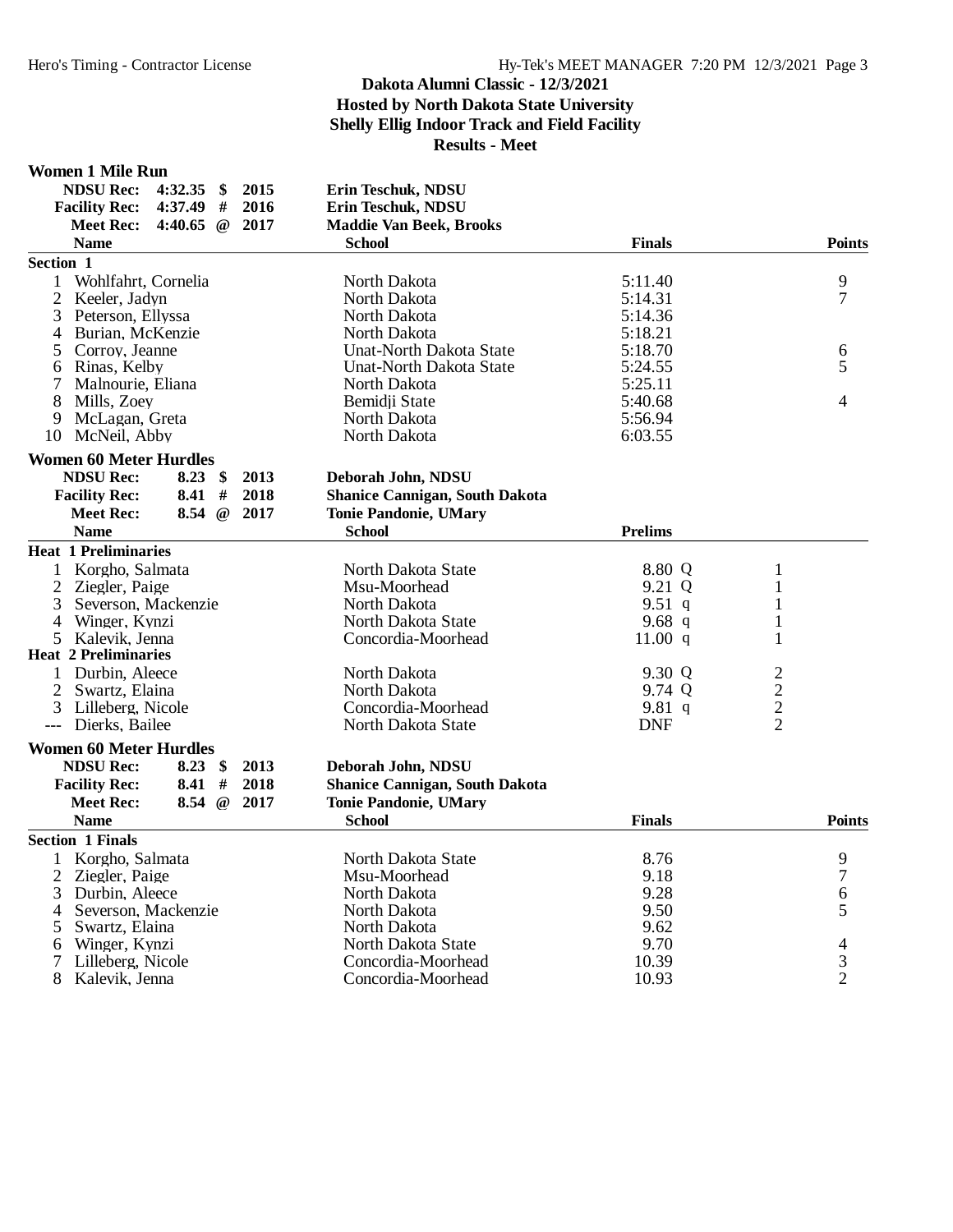| <b>NDSU Rec:</b><br>3:34.57<br>2014<br><b>NDSU, NDSU</b><br>$\mathbf{\$}$<br>Milbrath, Tingelstad, Heinze, Stratioti<br><b>NDSU, NDSU</b><br><b>Facility Rec:</b><br>3:44.47<br>#<br>2015<br>Hahn, Kitching, Heinze, Milbrath<br>3:46.04 $@$ 2019<br>Zastrow, Brown, Hammerschmidt, McPherso, UMary<br><b>Meet Rec:</b><br><b>Team</b><br><b>Relay</b><br><b>Points</b><br><b>Finals</b><br>Section 1<br>9<br>North Dakota State<br>1<br>4:02.60<br>A<br>7<br>$\overline{2}$<br>4:23.59<br>North Dakota<br>A<br><b>Women High Jump</b><br><b>Meet Rec:</b><br>1.73 $m \quad \textcircled{e}$<br>2/8/2020<br><b>Bailey Cowling, NDSU</b><br><b>NDSU Rec:</b><br>1.79 <sub>m</sub><br>\$<br>2011<br><b>Toni Tollefson, NDSU</b><br><b>Facility Rec:</b><br>1.81 <sub>m</sub><br>#<br>2015<br><b>Mary Wirth, SDSU</b><br><b>Meet Rec:</b><br>1.73m<br>$\omega$<br>2014<br><b>Mary Wirth, SDSU</b><br><b>Name</b><br><b>School</b><br><b>Finals</b><br><b>Points</b><br>Heat 1<br>9<br>Moss, Daejha<br>1<br>Unattached<br>1.64m<br>5-04.50<br>$\tau$<br>2<br>Schumacher, Rachel<br>Msu-Moorhead<br>1.64m<br>5-04.50<br>6<br>North Dakota<br>1.59m<br>$5 - 02.50$<br>3<br>Conneran, Ashley<br>Pritchett, Caitlin<br>Msu-Moorhead<br>1.54m<br>5-00.50<br>4.50<br>4<br>Bergantine, Jenna<br>1.54m<br>5-00.50<br>4.50<br>North Dakota State<br>4<br><b>Women Pole Vault</b><br>4.35m<br><b>NDSU Rec:</b><br>$\mathbf{\$}$<br>2012<br><b>Leslie Brost, NDSU</b><br>4.20m<br>#<br>2015<br>Leslie Brost, Twin Cities Track Club<br><b>Facility Rec:</b><br><b>Meet Rec:</b><br>2013<br>Leslie Brost, UNA<br><b>Name</b><br><b>School</b><br><b>Finals</b><br><b>Points</b><br>Heat 1<br>Jordheim, Lexi<br>3.46m<br>9<br>North Dakota State<br>11-04.25<br>1<br>7<br>$\overline{2}$<br>Gullickson, Kenzie<br>North Dakota<br>3.16m<br>10-04.25<br>6<br>3<br>Bemidji State<br>3.16m<br>10-04.25<br>Judge, Megan<br>5<br>3.01 <sub>m</sub><br>$9 - 10.50$<br>Bahls, Sydney<br>Msu-Moorhead<br>4<br>$\overline{\mathcal{L}}$<br>North Dakota<br>3.01 <sub>m</sub><br>$9 - 10.50$<br>Dolejs, Kelsey<br>5<br>3<br>2.86m<br><b>Unat-North Dakota State</b><br>Lee, Taylor<br>9-04.50<br>6<br>$\overline{2}$<br>2.71m<br>Bemidji State<br>8-10.75<br>7<br>Olson, Olivia<br>Berglund, Katie<br>North Dakota State<br><b>NH</b><br><b>NH</b><br>Bemidji State<br>Klein, Anastasia<br>$---$<br><b>Women Long Jump</b><br><b>NDSU Rec:</b><br><b>Whitney Carlson, NDSU</b><br>6.28m<br>\$<br>2011<br>2014<br><b>Caitlin Walgrave, Unattached</b><br><b>Facility Rec:</b><br>6.15m<br>#<br><b>Meet Rec:</b><br>6.15m<br>2014<br><b>Caitlin Walgrave, UNA</b><br>$^{\,}$<br><b>School</b><br><b>Finals</b><br><b>Points</b><br><b>Name</b><br>Heat 1<br>5.50m<br>18-00.50<br>9<br>1<br>Parent, Jennifer<br><b>Unat-North Dakota</b><br>7<br>$\overline{2}$<br>Emineth, Grace<br>5.44m<br>17-10.25<br>North Dakota State<br>$\boldsymbol{6}$<br>3<br>Hall, Alaina<br>Bemidji State<br>5.44m<br>17-10.25<br>5<br>North Dakota State<br>5.40m<br>17-08.75<br>Brueggeman, Jessica<br>4 | <b>Women 4x400 Meter Relay</b> |  |              |       |          |   |
|-----------------------------------------------------------------------------------------------------------------------------------------------------------------------------------------------------------------------------------------------------------------------------------------------------------------------------------------------------------------------------------------------------------------------------------------------------------------------------------------------------------------------------------------------------------------------------------------------------------------------------------------------------------------------------------------------------------------------------------------------------------------------------------------------------------------------------------------------------------------------------------------------------------------------------------------------------------------------------------------------------------------------------------------------------------------------------------------------------------------------------------------------------------------------------------------------------------------------------------------------------------------------------------------------------------------------------------------------------------------------------------------------------------------------------------------------------------------------------------------------------------------------------------------------------------------------------------------------------------------------------------------------------------------------------------------------------------------------------------------------------------------------------------------------------------------------------------------------------------------------------------------------------------------------------------------------------------------------------------------------------------------------------------------------------------------------------------------------------------------------------------------------------------------------------------------------------------------------------------------------------------------------------------------------------------------------------------------------------------------------------------------------------------------------------------------------------------------------------------------------------------------------------------------------------------------------------------------------------------------------------------------------------------------------------------------------------------------------------------------------------------------------------------------------------------------------------------------------------------------------------------------------------------------------------------------------------------------------------------------------------------------------------------------------------------|--------------------------------|--|--------------|-------|----------|---|
|                                                                                                                                                                                                                                                                                                                                                                                                                                                                                                                                                                                                                                                                                                                                                                                                                                                                                                                                                                                                                                                                                                                                                                                                                                                                                                                                                                                                                                                                                                                                                                                                                                                                                                                                                                                                                                                                                                                                                                                                                                                                                                                                                                                                                                                                                                                                                                                                                                                                                                                                                                                                                                                                                                                                                                                                                                                                                                                                                                                                                                                           |                                |  |              |       |          |   |
|                                                                                                                                                                                                                                                                                                                                                                                                                                                                                                                                                                                                                                                                                                                                                                                                                                                                                                                                                                                                                                                                                                                                                                                                                                                                                                                                                                                                                                                                                                                                                                                                                                                                                                                                                                                                                                                                                                                                                                                                                                                                                                                                                                                                                                                                                                                                                                                                                                                                                                                                                                                                                                                                                                                                                                                                                                                                                                                                                                                                                                                           |                                |  |              |       |          |   |
|                                                                                                                                                                                                                                                                                                                                                                                                                                                                                                                                                                                                                                                                                                                                                                                                                                                                                                                                                                                                                                                                                                                                                                                                                                                                                                                                                                                                                                                                                                                                                                                                                                                                                                                                                                                                                                                                                                                                                                                                                                                                                                                                                                                                                                                                                                                                                                                                                                                                                                                                                                                                                                                                                                                                                                                                                                                                                                                                                                                                                                                           |                                |  |              |       |          |   |
|                                                                                                                                                                                                                                                                                                                                                                                                                                                                                                                                                                                                                                                                                                                                                                                                                                                                                                                                                                                                                                                                                                                                                                                                                                                                                                                                                                                                                                                                                                                                                                                                                                                                                                                                                                                                                                                                                                                                                                                                                                                                                                                                                                                                                                                                                                                                                                                                                                                                                                                                                                                                                                                                                                                                                                                                                                                                                                                                                                                                                                                           |                                |  |              |       |          |   |
|                                                                                                                                                                                                                                                                                                                                                                                                                                                                                                                                                                                                                                                                                                                                                                                                                                                                                                                                                                                                                                                                                                                                                                                                                                                                                                                                                                                                                                                                                                                                                                                                                                                                                                                                                                                                                                                                                                                                                                                                                                                                                                                                                                                                                                                                                                                                                                                                                                                                                                                                                                                                                                                                                                                                                                                                                                                                                                                                                                                                                                                           |                                |  |              |       |          |   |
|                                                                                                                                                                                                                                                                                                                                                                                                                                                                                                                                                                                                                                                                                                                                                                                                                                                                                                                                                                                                                                                                                                                                                                                                                                                                                                                                                                                                                                                                                                                                                                                                                                                                                                                                                                                                                                                                                                                                                                                                                                                                                                                                                                                                                                                                                                                                                                                                                                                                                                                                                                                                                                                                                                                                                                                                                                                                                                                                                                                                                                                           |                                |  |              |       |          |   |
|                                                                                                                                                                                                                                                                                                                                                                                                                                                                                                                                                                                                                                                                                                                                                                                                                                                                                                                                                                                                                                                                                                                                                                                                                                                                                                                                                                                                                                                                                                                                                                                                                                                                                                                                                                                                                                                                                                                                                                                                                                                                                                                                                                                                                                                                                                                                                                                                                                                                                                                                                                                                                                                                                                                                                                                                                                                                                                                                                                                                                                                           |                                |  |              |       |          |   |
|                                                                                                                                                                                                                                                                                                                                                                                                                                                                                                                                                                                                                                                                                                                                                                                                                                                                                                                                                                                                                                                                                                                                                                                                                                                                                                                                                                                                                                                                                                                                                                                                                                                                                                                                                                                                                                                                                                                                                                                                                                                                                                                                                                                                                                                                                                                                                                                                                                                                                                                                                                                                                                                                                                                                                                                                                                                                                                                                                                                                                                                           |                                |  |              |       |          |   |
|                                                                                                                                                                                                                                                                                                                                                                                                                                                                                                                                                                                                                                                                                                                                                                                                                                                                                                                                                                                                                                                                                                                                                                                                                                                                                                                                                                                                                                                                                                                                                                                                                                                                                                                                                                                                                                                                                                                                                                                                                                                                                                                                                                                                                                                                                                                                                                                                                                                                                                                                                                                                                                                                                                                                                                                                                                                                                                                                                                                                                                                           |                                |  |              |       |          |   |
|                                                                                                                                                                                                                                                                                                                                                                                                                                                                                                                                                                                                                                                                                                                                                                                                                                                                                                                                                                                                                                                                                                                                                                                                                                                                                                                                                                                                                                                                                                                                                                                                                                                                                                                                                                                                                                                                                                                                                                                                                                                                                                                                                                                                                                                                                                                                                                                                                                                                                                                                                                                                                                                                                                                                                                                                                                                                                                                                                                                                                                                           |                                |  |              |       |          |   |
|                                                                                                                                                                                                                                                                                                                                                                                                                                                                                                                                                                                                                                                                                                                                                                                                                                                                                                                                                                                                                                                                                                                                                                                                                                                                                                                                                                                                                                                                                                                                                                                                                                                                                                                                                                                                                                                                                                                                                                                                                                                                                                                                                                                                                                                                                                                                                                                                                                                                                                                                                                                                                                                                                                                                                                                                                                                                                                                                                                                                                                                           |                                |  |              |       |          |   |
|                                                                                                                                                                                                                                                                                                                                                                                                                                                                                                                                                                                                                                                                                                                                                                                                                                                                                                                                                                                                                                                                                                                                                                                                                                                                                                                                                                                                                                                                                                                                                                                                                                                                                                                                                                                                                                                                                                                                                                                                                                                                                                                                                                                                                                                                                                                                                                                                                                                                                                                                                                                                                                                                                                                                                                                                                                                                                                                                                                                                                                                           |                                |  |              |       |          |   |
|                                                                                                                                                                                                                                                                                                                                                                                                                                                                                                                                                                                                                                                                                                                                                                                                                                                                                                                                                                                                                                                                                                                                                                                                                                                                                                                                                                                                                                                                                                                                                                                                                                                                                                                                                                                                                                                                                                                                                                                                                                                                                                                                                                                                                                                                                                                                                                                                                                                                                                                                                                                                                                                                                                                                                                                                                                                                                                                                                                                                                                                           |                                |  |              |       |          |   |
|                                                                                                                                                                                                                                                                                                                                                                                                                                                                                                                                                                                                                                                                                                                                                                                                                                                                                                                                                                                                                                                                                                                                                                                                                                                                                                                                                                                                                                                                                                                                                                                                                                                                                                                                                                                                                                                                                                                                                                                                                                                                                                                                                                                                                                                                                                                                                                                                                                                                                                                                                                                                                                                                                                                                                                                                                                                                                                                                                                                                                                                           |                                |  |              |       |          |   |
|                                                                                                                                                                                                                                                                                                                                                                                                                                                                                                                                                                                                                                                                                                                                                                                                                                                                                                                                                                                                                                                                                                                                                                                                                                                                                                                                                                                                                                                                                                                                                                                                                                                                                                                                                                                                                                                                                                                                                                                                                                                                                                                                                                                                                                                                                                                                                                                                                                                                                                                                                                                                                                                                                                                                                                                                                                                                                                                                                                                                                                                           |                                |  |              |       |          |   |
|                                                                                                                                                                                                                                                                                                                                                                                                                                                                                                                                                                                                                                                                                                                                                                                                                                                                                                                                                                                                                                                                                                                                                                                                                                                                                                                                                                                                                                                                                                                                                                                                                                                                                                                                                                                                                                                                                                                                                                                                                                                                                                                                                                                                                                                                                                                                                                                                                                                                                                                                                                                                                                                                                                                                                                                                                                                                                                                                                                                                                                                           |                                |  |              |       |          |   |
|                                                                                                                                                                                                                                                                                                                                                                                                                                                                                                                                                                                                                                                                                                                                                                                                                                                                                                                                                                                                                                                                                                                                                                                                                                                                                                                                                                                                                                                                                                                                                                                                                                                                                                                                                                                                                                                                                                                                                                                                                                                                                                                                                                                                                                                                                                                                                                                                                                                                                                                                                                                                                                                                                                                                                                                                                                                                                                                                                                                                                                                           |                                |  |              |       |          |   |
|                                                                                                                                                                                                                                                                                                                                                                                                                                                                                                                                                                                                                                                                                                                                                                                                                                                                                                                                                                                                                                                                                                                                                                                                                                                                                                                                                                                                                                                                                                                                                                                                                                                                                                                                                                                                                                                                                                                                                                                                                                                                                                                                                                                                                                                                                                                                                                                                                                                                                                                                                                                                                                                                                                                                                                                                                                                                                                                                                                                                                                                           |                                |  |              |       |          |   |
|                                                                                                                                                                                                                                                                                                                                                                                                                                                                                                                                                                                                                                                                                                                                                                                                                                                                                                                                                                                                                                                                                                                                                                                                                                                                                                                                                                                                                                                                                                                                                                                                                                                                                                                                                                                                                                                                                                                                                                                                                                                                                                                                                                                                                                                                                                                                                                                                                                                                                                                                                                                                                                                                                                                                                                                                                                                                                                                                                                                                                                                           |                                |  |              |       |          |   |
|                                                                                                                                                                                                                                                                                                                                                                                                                                                                                                                                                                                                                                                                                                                                                                                                                                                                                                                                                                                                                                                                                                                                                                                                                                                                                                                                                                                                                                                                                                                                                                                                                                                                                                                                                                                                                                                                                                                                                                                                                                                                                                                                                                                                                                                                                                                                                                                                                                                                                                                                                                                                                                                                                                                                                                                                                                                                                                                                                                                                                                                           |                                |  |              |       |          |   |
|                                                                                                                                                                                                                                                                                                                                                                                                                                                                                                                                                                                                                                                                                                                                                                                                                                                                                                                                                                                                                                                                                                                                                                                                                                                                                                                                                                                                                                                                                                                                                                                                                                                                                                                                                                                                                                                                                                                                                                                                                                                                                                                                                                                                                                                                                                                                                                                                                                                                                                                                                                                                                                                                                                                                                                                                                                                                                                                                                                                                                                                           |                                |  |              |       |          |   |
|                                                                                                                                                                                                                                                                                                                                                                                                                                                                                                                                                                                                                                                                                                                                                                                                                                                                                                                                                                                                                                                                                                                                                                                                                                                                                                                                                                                                                                                                                                                                                                                                                                                                                                                                                                                                                                                                                                                                                                                                                                                                                                                                                                                                                                                                                                                                                                                                                                                                                                                                                                                                                                                                                                                                                                                                                                                                                                                                                                                                                                                           |                                |  |              |       |          |   |
|                                                                                                                                                                                                                                                                                                                                                                                                                                                                                                                                                                                                                                                                                                                                                                                                                                                                                                                                                                                                                                                                                                                                                                                                                                                                                                                                                                                                                                                                                                                                                                                                                                                                                                                                                                                                                                                                                                                                                                                                                                                                                                                                                                                                                                                                                                                                                                                                                                                                                                                                                                                                                                                                                                                                                                                                                                                                                                                                                                                                                                                           |                                |  |              |       |          |   |
|                                                                                                                                                                                                                                                                                                                                                                                                                                                                                                                                                                                                                                                                                                                                                                                                                                                                                                                                                                                                                                                                                                                                                                                                                                                                                                                                                                                                                                                                                                                                                                                                                                                                                                                                                                                                                                                                                                                                                                                                                                                                                                                                                                                                                                                                                                                                                                                                                                                                                                                                                                                                                                                                                                                                                                                                                                                                                                                                                                                                                                                           |                                |  |              |       |          |   |
|                                                                                                                                                                                                                                                                                                                                                                                                                                                                                                                                                                                                                                                                                                                                                                                                                                                                                                                                                                                                                                                                                                                                                                                                                                                                                                                                                                                                                                                                                                                                                                                                                                                                                                                                                                                                                                                                                                                                                                                                                                                                                                                                                                                                                                                                                                                                                                                                                                                                                                                                                                                                                                                                                                                                                                                                                                                                                                                                                                                                                                                           |                                |  |              |       |          |   |
|                                                                                                                                                                                                                                                                                                                                                                                                                                                                                                                                                                                                                                                                                                                                                                                                                                                                                                                                                                                                                                                                                                                                                                                                                                                                                                                                                                                                                                                                                                                                                                                                                                                                                                                                                                                                                                                                                                                                                                                                                                                                                                                                                                                                                                                                                                                                                                                                                                                                                                                                                                                                                                                                                                                                                                                                                                                                                                                                                                                                                                                           |                                |  |              |       |          |   |
|                                                                                                                                                                                                                                                                                                                                                                                                                                                                                                                                                                                                                                                                                                                                                                                                                                                                                                                                                                                                                                                                                                                                                                                                                                                                                                                                                                                                                                                                                                                                                                                                                                                                                                                                                                                                                                                                                                                                                                                                                                                                                                                                                                                                                                                                                                                                                                                                                                                                                                                                                                                                                                                                                                                                                                                                                                                                                                                                                                                                                                                           |                                |  |              |       |          |   |
|                                                                                                                                                                                                                                                                                                                                                                                                                                                                                                                                                                                                                                                                                                                                                                                                                                                                                                                                                                                                                                                                                                                                                                                                                                                                                                                                                                                                                                                                                                                                                                                                                                                                                                                                                                                                                                                                                                                                                                                                                                                                                                                                                                                                                                                                                                                                                                                                                                                                                                                                                                                                                                                                                                                                                                                                                                                                                                                                                                                                                                                           |                                |  |              |       |          |   |
|                                                                                                                                                                                                                                                                                                                                                                                                                                                                                                                                                                                                                                                                                                                                                                                                                                                                                                                                                                                                                                                                                                                                                                                                                                                                                                                                                                                                                                                                                                                                                                                                                                                                                                                                                                                                                                                                                                                                                                                                                                                                                                                                                                                                                                                                                                                                                                                                                                                                                                                                                                                                                                                                                                                                                                                                                                                                                                                                                                                                                                                           |                                |  |              |       |          |   |
|                                                                                                                                                                                                                                                                                                                                                                                                                                                                                                                                                                                                                                                                                                                                                                                                                                                                                                                                                                                                                                                                                                                                                                                                                                                                                                                                                                                                                                                                                                                                                                                                                                                                                                                                                                                                                                                                                                                                                                                                                                                                                                                                                                                                                                                                                                                                                                                                                                                                                                                                                                                                                                                                                                                                                                                                                                                                                                                                                                                                                                                           |                                |  |              |       |          |   |
|                                                                                                                                                                                                                                                                                                                                                                                                                                                                                                                                                                                                                                                                                                                                                                                                                                                                                                                                                                                                                                                                                                                                                                                                                                                                                                                                                                                                                                                                                                                                                                                                                                                                                                                                                                                                                                                                                                                                                                                                                                                                                                                                                                                                                                                                                                                                                                                                                                                                                                                                                                                                                                                                                                                                                                                                                                                                                                                                                                                                                                                           |                                |  |              |       |          |   |
|                                                                                                                                                                                                                                                                                                                                                                                                                                                                                                                                                                                                                                                                                                                                                                                                                                                                                                                                                                                                                                                                                                                                                                                                                                                                                                                                                                                                                                                                                                                                                                                                                                                                                                                                                                                                                                                                                                                                                                                                                                                                                                                                                                                                                                                                                                                                                                                                                                                                                                                                                                                                                                                                                                                                                                                                                                                                                                                                                                                                                                                           |                                |  |              |       |          |   |
|                                                                                                                                                                                                                                                                                                                                                                                                                                                                                                                                                                                                                                                                                                                                                                                                                                                                                                                                                                                                                                                                                                                                                                                                                                                                                                                                                                                                                                                                                                                                                                                                                                                                                                                                                                                                                                                                                                                                                                                                                                                                                                                                                                                                                                                                                                                                                                                                                                                                                                                                                                                                                                                                                                                                                                                                                                                                                                                                                                                                                                                           |                                |  |              |       |          |   |
|                                                                                                                                                                                                                                                                                                                                                                                                                                                                                                                                                                                                                                                                                                                                                                                                                                                                                                                                                                                                                                                                                                                                                                                                                                                                                                                                                                                                                                                                                                                                                                                                                                                                                                                                                                                                                                                                                                                                                                                                                                                                                                                                                                                                                                                                                                                                                                                                                                                                                                                                                                                                                                                                                                                                                                                                                                                                                                                                                                                                                                                           |                                |  |              |       |          |   |
|                                                                                                                                                                                                                                                                                                                                                                                                                                                                                                                                                                                                                                                                                                                                                                                                                                                                                                                                                                                                                                                                                                                                                                                                                                                                                                                                                                                                                                                                                                                                                                                                                                                                                                                                                                                                                                                                                                                                                                                                                                                                                                                                                                                                                                                                                                                                                                                                                                                                                                                                                                                                                                                                                                                                                                                                                                                                                                                                                                                                                                                           |                                |  |              |       |          |   |
|                                                                                                                                                                                                                                                                                                                                                                                                                                                                                                                                                                                                                                                                                                                                                                                                                                                                                                                                                                                                                                                                                                                                                                                                                                                                                                                                                                                                                                                                                                                                                                                                                                                                                                                                                                                                                                                                                                                                                                                                                                                                                                                                                                                                                                                                                                                                                                                                                                                                                                                                                                                                                                                                                                                                                                                                                                                                                                                                                                                                                                                           |                                |  |              |       |          |   |
|                                                                                                                                                                                                                                                                                                                                                                                                                                                                                                                                                                                                                                                                                                                                                                                                                                                                                                                                                                                                                                                                                                                                                                                                                                                                                                                                                                                                                                                                                                                                                                                                                                                                                                                                                                                                                                                                                                                                                                                                                                                                                                                                                                                                                                                                                                                                                                                                                                                                                                                                                                                                                                                                                                                                                                                                                                                                                                                                                                                                                                                           |                                |  |              |       |          |   |
|                                                                                                                                                                                                                                                                                                                                                                                                                                                                                                                                                                                                                                                                                                                                                                                                                                                                                                                                                                                                                                                                                                                                                                                                                                                                                                                                                                                                                                                                                                                                                                                                                                                                                                                                                                                                                                                                                                                                                                                                                                                                                                                                                                                                                                                                                                                                                                                                                                                                                                                                                                                                                                                                                                                                                                                                                                                                                                                                                                                                                                                           |                                |  |              |       |          |   |
|                                                                                                                                                                                                                                                                                                                                                                                                                                                                                                                                                                                                                                                                                                                                                                                                                                                                                                                                                                                                                                                                                                                                                                                                                                                                                                                                                                                                                                                                                                                                                                                                                                                                                                                                                                                                                                                                                                                                                                                                                                                                                                                                                                                                                                                                                                                                                                                                                                                                                                                                                                                                                                                                                                                                                                                                                                                                                                                                                                                                                                                           |                                |  |              |       |          |   |
|                                                                                                                                                                                                                                                                                                                                                                                                                                                                                                                                                                                                                                                                                                                                                                                                                                                                                                                                                                                                                                                                                                                                                                                                                                                                                                                                                                                                                                                                                                                                                                                                                                                                                                                                                                                                                                                                                                                                                                                                                                                                                                                                                                                                                                                                                                                                                                                                                                                                                                                                                                                                                                                                                                                                                                                                                                                                                                                                                                                                                                                           |                                |  |              |       |          |   |
|                                                                                                                                                                                                                                                                                                                                                                                                                                                                                                                                                                                                                                                                                                                                                                                                                                                                                                                                                                                                                                                                                                                                                                                                                                                                                                                                                                                                                                                                                                                                                                                                                                                                                                                                                                                                                                                                                                                                                                                                                                                                                                                                                                                                                                                                                                                                                                                                                                                                                                                                                                                                                                                                                                                                                                                                                                                                                                                                                                                                                                                           |                                |  |              |       |          |   |
|                                                                                                                                                                                                                                                                                                                                                                                                                                                                                                                                                                                                                                                                                                                                                                                                                                                                                                                                                                                                                                                                                                                                                                                                                                                                                                                                                                                                                                                                                                                                                                                                                                                                                                                                                                                                                                                                                                                                                                                                                                                                                                                                                                                                                                                                                                                                                                                                                                                                                                                                                                                                                                                                                                                                                                                                                                                                                                                                                                                                                                                           |                                |  |              |       |          |   |
|                                                                                                                                                                                                                                                                                                                                                                                                                                                                                                                                                                                                                                                                                                                                                                                                                                                                                                                                                                                                                                                                                                                                                                                                                                                                                                                                                                                                                                                                                                                                                                                                                                                                                                                                                                                                                                                                                                                                                                                                                                                                                                                                                                                                                                                                                                                                                                                                                                                                                                                                                                                                                                                                                                                                                                                                                                                                                                                                                                                                                                                           |                                |  |              |       |          |   |
|                                                                                                                                                                                                                                                                                                                                                                                                                                                                                                                                                                                                                                                                                                                                                                                                                                                                                                                                                                                                                                                                                                                                                                                                                                                                                                                                                                                                                                                                                                                                                                                                                                                                                                                                                                                                                                                                                                                                                                                                                                                                                                                                                                                                                                                                                                                                                                                                                                                                                                                                                                                                                                                                                                                                                                                                                                                                                                                                                                                                                                                           |                                |  |              |       |          |   |
|                                                                                                                                                                                                                                                                                                                                                                                                                                                                                                                                                                                                                                                                                                                                                                                                                                                                                                                                                                                                                                                                                                                                                                                                                                                                                                                                                                                                                                                                                                                                                                                                                                                                                                                                                                                                                                                                                                                                                                                                                                                                                                                                                                                                                                                                                                                                                                                                                                                                                                                                                                                                                                                                                                                                                                                                                                                                                                                                                                                                                                                           |                                |  |              |       |          |   |
|                                                                                                                                                                                                                                                                                                                                                                                                                                                                                                                                                                                                                                                                                                                                                                                                                                                                                                                                                                                                                                                                                                                                                                                                                                                                                                                                                                                                                                                                                                                                                                                                                                                                                                                                                                                                                                                                                                                                                                                                                                                                                                                                                                                                                                                                                                                                                                                                                                                                                                                                                                                                                                                                                                                                                                                                                                                                                                                                                                                                                                                           | Stokes, Autumn<br>5            |  | North Dakota | 5.35m | 17-06.75 | 4 |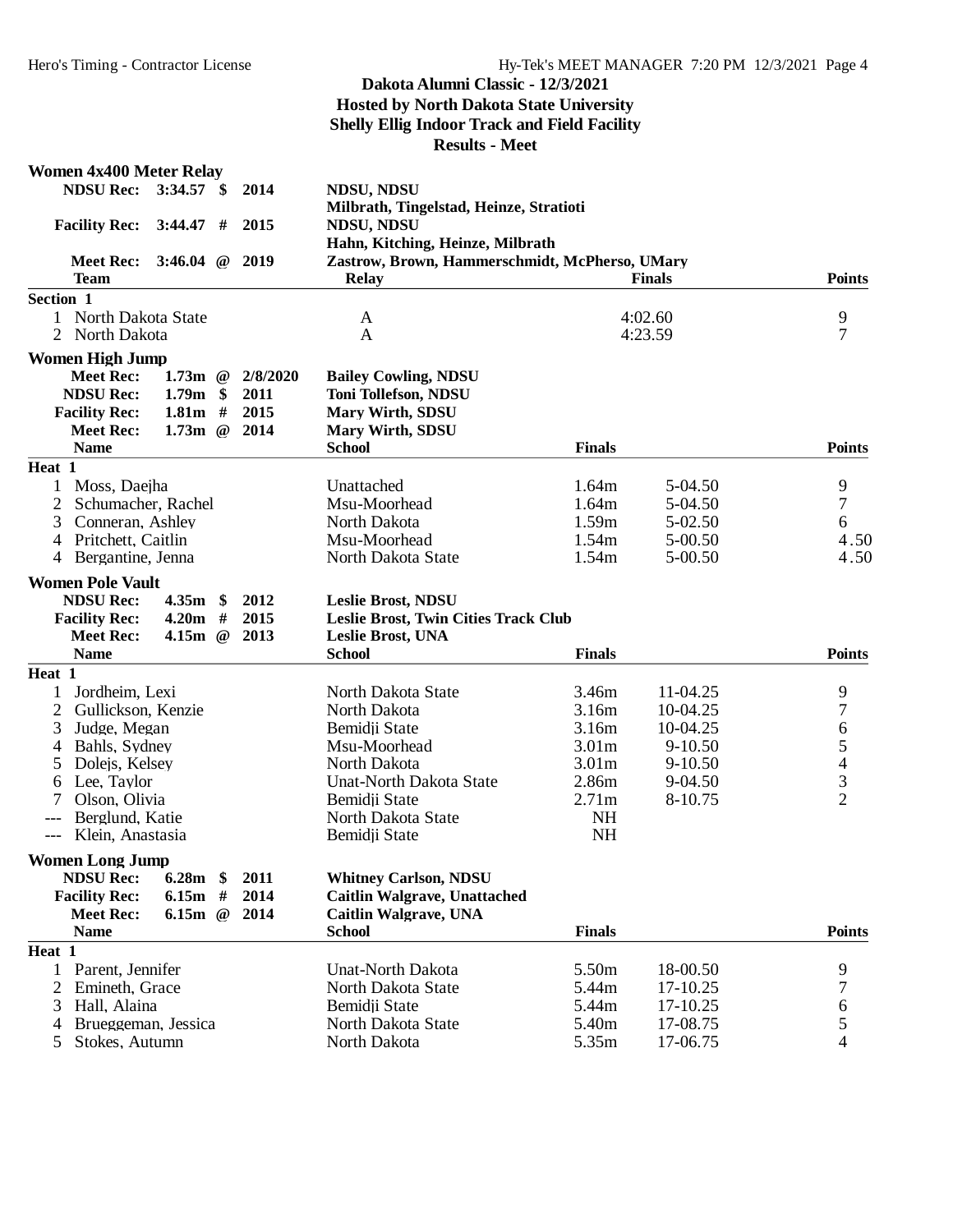# **Heat 1 ... (Women Long Jump)**

# **Dakota Alumni Classic - 12/3/2021 Hosted by North Dakota State University Shelly Ellig Indoor Track and Field Facility Results - Meet**

| 5.24m<br>Melvin, Alissa<br>17-02.25<br>North Dakota State<br>6<br>5.23m<br>Collins, Christiana<br>17-02.00<br>North Dakota State<br>7<br>8<br>Sturn, Laiken<br>North Dakota State<br>5.15m<br>16-10.75<br>3<br>5.12m<br>16-09.75<br>Malsom, Brooke<br><b>Valley City State</b><br>9<br>$\overline{c}$<br>5.04m<br>16-06.50<br>10<br>Leach, Claire<br>North Dakota<br>$\mathbf{1}$<br>Shercliffe, Meg<br>Concordia-Moorhead<br>4.41m<br>14-05.75<br>11<br>12<br>Concordia-Moorhead<br>3.73m<br>12-03.00<br>Kalevik, Jenna<br><b>FOUL</b><br>Vollmer, Makenna<br>North Dakota State<br>$---$<br><b>Women Triple Jump</b><br><b>NDSU Rec:</b><br>12.92m<br>2004<br>$\boldsymbol{\$}$<br>Amanda Thieschafer, NDSU<br><b>Facility Rec:</b><br>13.58m<br>#<br>2014<br>Amanda Smock, NY Athletic Club<br>12.41m<br>2014<br><b>Meet Rec:</b><br>$\omega$<br>Jazzelena Black, UNA<br><b>Name</b><br><b>Finals</b><br><b>Points</b><br><b>School</b><br>Heat 1<br>9<br>1<br>Melvin, Alissa<br>11.72m<br>38-05.50<br>North Dakota State<br>$\overline{7}$<br>$\overline{2}$<br>North Dakota<br>11.39m<br>37-04.50<br>Stokes, Autumn<br>6<br>3<br>11.39m<br>37-04.50<br>Brueggeman, Jessica<br>North Dakota State<br>5<br>Fabre, Analise<br>Bemidji State<br>11.25m<br>36-11.00<br>4<br>11.24m<br>5<br>Emineth, Grace<br>North Dakota State<br>36-10.50<br>Parent, Jennifer<br>11.17m<br><b>Unat-North Dakota</b><br>36-07.75<br>4<br>6<br>3<br>Brown, Reygan<br>11.09m<br>Bemidji State<br>36-04.75<br>7<br>8<br>Sturn, Laiken<br>11.06m<br>North Dakota State<br>36-03.50<br>Vollmer, Makenna<br>North Dakota State<br>10.94m<br>35-10.75<br>9<br>North Dakota<br>10.63m<br>$\overline{\mathbf{c}}$<br>10<br>Leach, Claire<br>34-10.50<br>$\mathbf{1}$<br>Lilleberg, Nicole<br>Concordia-Moorhead<br>10.01m<br>11<br>32-10.25<br><b>Women Shot Put</b><br><b>NDSU Rec:</b><br>17.61m<br>$\boldsymbol{\$}$<br>2/8/2020<br><b>Akealy Moton, NDSU</b><br>$17.61m$ #<br>2/8/2020<br><b>Akealy Moton, NDSU</b><br><b>Facility Rec:</b><br>17.61 $m \quad \textcircled{e}$<br>2/8/2020<br><b>Akealy Moton, NDSU</b><br><b>Meet Rec:</b><br><b>Name</b><br><b>Finals</b><br><b>Points</b><br><b>School</b><br>Heat 1<br>11.97m<br>Thorstenson, Annabel<br><b>Unat-North Dakota State</b><br>39-03.25<br>$\mathbf{1}$<br>1<br>1<br>$\overline{c}$<br>North Dakota<br>11.51m<br>1<br>Overbo, Bailey<br>37-09.25<br>Concordia-Moorhead<br>10.70m<br>35-01.25<br>3<br>White, Emily<br>1<br>Pattrin, Mikenna<br>Bemidji State<br>10.08m<br>33-01.00<br>1<br>4<br>Kangas, Brooke<br>5<br>Concordia-Moorhead<br>9.71 <sub>m</sub><br>31-10.25<br>1<br>9.37 <sub>m</sub><br>30-09.00<br>6<br>Rafajlovska, Rafaela<br>Bemidji State<br>Heat 2<br>15.87m<br>$\frac{2}{2}$<br>9<br>Gunnells, Shelby<br>Unattached<br>52-01.00<br>1<br>$\overline{7}$<br>$\overline{c}$<br>15.61m<br>51-02.75<br>Willing, Tasha<br>Unattached<br>$\begin{array}{c}\n2 \\ 2 \\ 2 \\ 2\n\end{array}$<br>3<br>Reiser, Bailey<br>14.99m<br>49-02.25<br>Unattached<br>Anderson, Amanda<br>North Dakota State<br>14.92m<br>48-11.50<br>6<br>4<br>5<br>13.96m<br>45-09.75<br>Lardy, Allison<br>North Dakota<br>5<br>4<br>Curry, Kenna<br>13.83m<br>North Dakota<br>45-04.50<br>6<br>Goldstein, Eve<br>13.06m<br>North Dakota<br>42-10.25<br>7<br>$\overline{c}$<br>Spiers, Merrideth<br>North Dakota State<br>12.57m<br>41-03.00<br>3<br>8<br>$\overline{2}$<br>$\overline{2}$<br>12.43m<br>9<br>Hovland, Cayle<br>Concordia-Moorhead<br>40-09.50 | <b>Name</b> | <b>School</b> | <b>Finals</b> |  | <b>Points</b> |
|-----------------------------------------------------------------------------------------------------------------------------------------------------------------------------------------------------------------------------------------------------------------------------------------------------------------------------------------------------------------------------------------------------------------------------------------------------------------------------------------------------------------------------------------------------------------------------------------------------------------------------------------------------------------------------------------------------------------------------------------------------------------------------------------------------------------------------------------------------------------------------------------------------------------------------------------------------------------------------------------------------------------------------------------------------------------------------------------------------------------------------------------------------------------------------------------------------------------------------------------------------------------------------------------------------------------------------------------------------------------------------------------------------------------------------------------------------------------------------------------------------------------------------------------------------------------------------------------------------------------------------------------------------------------------------------------------------------------------------------------------------------------------------------------------------------------------------------------------------------------------------------------------------------------------------------------------------------------------------------------------------------------------------------------------------------------------------------------------------------------------------------------------------------------------------------------------------------------------------------------------------------------------------------------------------------------------------------------------------------------------------------------------------------------------------------------------------------------------------------------------------------------------------------------------------------------------------------------------------------------------------------------------------------------------------------------------------------------------------------------------------------------------------------------------------------------------------------------------------------------------------------------------------------------------------------------------------------------------------------------------------------------------------------------------------------------------------------------------------------------------------------------------------------------------------------------------------------------------------------------------------------------------------------------------------------------------------------------------------------------------------------------------------------------------------------------------------------------------------------------------|-------------|---------------|---------------|--|---------------|
|                                                                                                                                                                                                                                                                                                                                                                                                                                                                                                                                                                                                                                                                                                                                                                                                                                                                                                                                                                                                                                                                                                                                                                                                                                                                                                                                                                                                                                                                                                                                                                                                                                                                                                                                                                                                                                                                                                                                                                                                                                                                                                                                                                                                                                                                                                                                                                                                                                                                                                                                                                                                                                                                                                                                                                                                                                                                                                                                                                                                                                                                                                                                                                                                                                                                                                                                                                                                                                                                                               |             |               |               |  |               |
|                                                                                                                                                                                                                                                                                                                                                                                                                                                                                                                                                                                                                                                                                                                                                                                                                                                                                                                                                                                                                                                                                                                                                                                                                                                                                                                                                                                                                                                                                                                                                                                                                                                                                                                                                                                                                                                                                                                                                                                                                                                                                                                                                                                                                                                                                                                                                                                                                                                                                                                                                                                                                                                                                                                                                                                                                                                                                                                                                                                                                                                                                                                                                                                                                                                                                                                                                                                                                                                                                               |             |               |               |  |               |
|                                                                                                                                                                                                                                                                                                                                                                                                                                                                                                                                                                                                                                                                                                                                                                                                                                                                                                                                                                                                                                                                                                                                                                                                                                                                                                                                                                                                                                                                                                                                                                                                                                                                                                                                                                                                                                                                                                                                                                                                                                                                                                                                                                                                                                                                                                                                                                                                                                                                                                                                                                                                                                                                                                                                                                                                                                                                                                                                                                                                                                                                                                                                                                                                                                                                                                                                                                                                                                                                                               |             |               |               |  |               |
|                                                                                                                                                                                                                                                                                                                                                                                                                                                                                                                                                                                                                                                                                                                                                                                                                                                                                                                                                                                                                                                                                                                                                                                                                                                                                                                                                                                                                                                                                                                                                                                                                                                                                                                                                                                                                                                                                                                                                                                                                                                                                                                                                                                                                                                                                                                                                                                                                                                                                                                                                                                                                                                                                                                                                                                                                                                                                                                                                                                                                                                                                                                                                                                                                                                                                                                                                                                                                                                                                               |             |               |               |  |               |
|                                                                                                                                                                                                                                                                                                                                                                                                                                                                                                                                                                                                                                                                                                                                                                                                                                                                                                                                                                                                                                                                                                                                                                                                                                                                                                                                                                                                                                                                                                                                                                                                                                                                                                                                                                                                                                                                                                                                                                                                                                                                                                                                                                                                                                                                                                                                                                                                                                                                                                                                                                                                                                                                                                                                                                                                                                                                                                                                                                                                                                                                                                                                                                                                                                                                                                                                                                                                                                                                                               |             |               |               |  |               |
|                                                                                                                                                                                                                                                                                                                                                                                                                                                                                                                                                                                                                                                                                                                                                                                                                                                                                                                                                                                                                                                                                                                                                                                                                                                                                                                                                                                                                                                                                                                                                                                                                                                                                                                                                                                                                                                                                                                                                                                                                                                                                                                                                                                                                                                                                                                                                                                                                                                                                                                                                                                                                                                                                                                                                                                                                                                                                                                                                                                                                                                                                                                                                                                                                                                                                                                                                                                                                                                                                               |             |               |               |  |               |
|                                                                                                                                                                                                                                                                                                                                                                                                                                                                                                                                                                                                                                                                                                                                                                                                                                                                                                                                                                                                                                                                                                                                                                                                                                                                                                                                                                                                                                                                                                                                                                                                                                                                                                                                                                                                                                                                                                                                                                                                                                                                                                                                                                                                                                                                                                                                                                                                                                                                                                                                                                                                                                                                                                                                                                                                                                                                                                                                                                                                                                                                                                                                                                                                                                                                                                                                                                                                                                                                                               |             |               |               |  |               |
|                                                                                                                                                                                                                                                                                                                                                                                                                                                                                                                                                                                                                                                                                                                                                                                                                                                                                                                                                                                                                                                                                                                                                                                                                                                                                                                                                                                                                                                                                                                                                                                                                                                                                                                                                                                                                                                                                                                                                                                                                                                                                                                                                                                                                                                                                                                                                                                                                                                                                                                                                                                                                                                                                                                                                                                                                                                                                                                                                                                                                                                                                                                                                                                                                                                                                                                                                                                                                                                                                               |             |               |               |  |               |
|                                                                                                                                                                                                                                                                                                                                                                                                                                                                                                                                                                                                                                                                                                                                                                                                                                                                                                                                                                                                                                                                                                                                                                                                                                                                                                                                                                                                                                                                                                                                                                                                                                                                                                                                                                                                                                                                                                                                                                                                                                                                                                                                                                                                                                                                                                                                                                                                                                                                                                                                                                                                                                                                                                                                                                                                                                                                                                                                                                                                                                                                                                                                                                                                                                                                                                                                                                                                                                                                                               |             |               |               |  |               |
|                                                                                                                                                                                                                                                                                                                                                                                                                                                                                                                                                                                                                                                                                                                                                                                                                                                                                                                                                                                                                                                                                                                                                                                                                                                                                                                                                                                                                                                                                                                                                                                                                                                                                                                                                                                                                                                                                                                                                                                                                                                                                                                                                                                                                                                                                                                                                                                                                                                                                                                                                                                                                                                                                                                                                                                                                                                                                                                                                                                                                                                                                                                                                                                                                                                                                                                                                                                                                                                                                               |             |               |               |  |               |
|                                                                                                                                                                                                                                                                                                                                                                                                                                                                                                                                                                                                                                                                                                                                                                                                                                                                                                                                                                                                                                                                                                                                                                                                                                                                                                                                                                                                                                                                                                                                                                                                                                                                                                                                                                                                                                                                                                                                                                                                                                                                                                                                                                                                                                                                                                                                                                                                                                                                                                                                                                                                                                                                                                                                                                                                                                                                                                                                                                                                                                                                                                                                                                                                                                                                                                                                                                                                                                                                                               |             |               |               |  |               |
|                                                                                                                                                                                                                                                                                                                                                                                                                                                                                                                                                                                                                                                                                                                                                                                                                                                                                                                                                                                                                                                                                                                                                                                                                                                                                                                                                                                                                                                                                                                                                                                                                                                                                                                                                                                                                                                                                                                                                                                                                                                                                                                                                                                                                                                                                                                                                                                                                                                                                                                                                                                                                                                                                                                                                                                                                                                                                                                                                                                                                                                                                                                                                                                                                                                                                                                                                                                                                                                                                               |             |               |               |  |               |
|                                                                                                                                                                                                                                                                                                                                                                                                                                                                                                                                                                                                                                                                                                                                                                                                                                                                                                                                                                                                                                                                                                                                                                                                                                                                                                                                                                                                                                                                                                                                                                                                                                                                                                                                                                                                                                                                                                                                                                                                                                                                                                                                                                                                                                                                                                                                                                                                                                                                                                                                                                                                                                                                                                                                                                                                                                                                                                                                                                                                                                                                                                                                                                                                                                                                                                                                                                                                                                                                                               |             |               |               |  |               |
|                                                                                                                                                                                                                                                                                                                                                                                                                                                                                                                                                                                                                                                                                                                                                                                                                                                                                                                                                                                                                                                                                                                                                                                                                                                                                                                                                                                                                                                                                                                                                                                                                                                                                                                                                                                                                                                                                                                                                                                                                                                                                                                                                                                                                                                                                                                                                                                                                                                                                                                                                                                                                                                                                                                                                                                                                                                                                                                                                                                                                                                                                                                                                                                                                                                                                                                                                                                                                                                                                               |             |               |               |  |               |
|                                                                                                                                                                                                                                                                                                                                                                                                                                                                                                                                                                                                                                                                                                                                                                                                                                                                                                                                                                                                                                                                                                                                                                                                                                                                                                                                                                                                                                                                                                                                                                                                                                                                                                                                                                                                                                                                                                                                                                                                                                                                                                                                                                                                                                                                                                                                                                                                                                                                                                                                                                                                                                                                                                                                                                                                                                                                                                                                                                                                                                                                                                                                                                                                                                                                                                                                                                                                                                                                                               |             |               |               |  |               |
|                                                                                                                                                                                                                                                                                                                                                                                                                                                                                                                                                                                                                                                                                                                                                                                                                                                                                                                                                                                                                                                                                                                                                                                                                                                                                                                                                                                                                                                                                                                                                                                                                                                                                                                                                                                                                                                                                                                                                                                                                                                                                                                                                                                                                                                                                                                                                                                                                                                                                                                                                                                                                                                                                                                                                                                                                                                                                                                                                                                                                                                                                                                                                                                                                                                                                                                                                                                                                                                                                               |             |               |               |  |               |
|                                                                                                                                                                                                                                                                                                                                                                                                                                                                                                                                                                                                                                                                                                                                                                                                                                                                                                                                                                                                                                                                                                                                                                                                                                                                                                                                                                                                                                                                                                                                                                                                                                                                                                                                                                                                                                                                                                                                                                                                                                                                                                                                                                                                                                                                                                                                                                                                                                                                                                                                                                                                                                                                                                                                                                                                                                                                                                                                                                                                                                                                                                                                                                                                                                                                                                                                                                                                                                                                                               |             |               |               |  |               |
|                                                                                                                                                                                                                                                                                                                                                                                                                                                                                                                                                                                                                                                                                                                                                                                                                                                                                                                                                                                                                                                                                                                                                                                                                                                                                                                                                                                                                                                                                                                                                                                                                                                                                                                                                                                                                                                                                                                                                                                                                                                                                                                                                                                                                                                                                                                                                                                                                                                                                                                                                                                                                                                                                                                                                                                                                                                                                                                                                                                                                                                                                                                                                                                                                                                                                                                                                                                                                                                                                               |             |               |               |  |               |
|                                                                                                                                                                                                                                                                                                                                                                                                                                                                                                                                                                                                                                                                                                                                                                                                                                                                                                                                                                                                                                                                                                                                                                                                                                                                                                                                                                                                                                                                                                                                                                                                                                                                                                                                                                                                                                                                                                                                                                                                                                                                                                                                                                                                                                                                                                                                                                                                                                                                                                                                                                                                                                                                                                                                                                                                                                                                                                                                                                                                                                                                                                                                                                                                                                                                                                                                                                                                                                                                                               |             |               |               |  |               |
|                                                                                                                                                                                                                                                                                                                                                                                                                                                                                                                                                                                                                                                                                                                                                                                                                                                                                                                                                                                                                                                                                                                                                                                                                                                                                                                                                                                                                                                                                                                                                                                                                                                                                                                                                                                                                                                                                                                                                                                                                                                                                                                                                                                                                                                                                                                                                                                                                                                                                                                                                                                                                                                                                                                                                                                                                                                                                                                                                                                                                                                                                                                                                                                                                                                                                                                                                                                                                                                                                               |             |               |               |  |               |
|                                                                                                                                                                                                                                                                                                                                                                                                                                                                                                                                                                                                                                                                                                                                                                                                                                                                                                                                                                                                                                                                                                                                                                                                                                                                                                                                                                                                                                                                                                                                                                                                                                                                                                                                                                                                                                                                                                                                                                                                                                                                                                                                                                                                                                                                                                                                                                                                                                                                                                                                                                                                                                                                                                                                                                                                                                                                                                                                                                                                                                                                                                                                                                                                                                                                                                                                                                                                                                                                                               |             |               |               |  |               |
|                                                                                                                                                                                                                                                                                                                                                                                                                                                                                                                                                                                                                                                                                                                                                                                                                                                                                                                                                                                                                                                                                                                                                                                                                                                                                                                                                                                                                                                                                                                                                                                                                                                                                                                                                                                                                                                                                                                                                                                                                                                                                                                                                                                                                                                                                                                                                                                                                                                                                                                                                                                                                                                                                                                                                                                                                                                                                                                                                                                                                                                                                                                                                                                                                                                                                                                                                                                                                                                                                               |             |               |               |  |               |
|                                                                                                                                                                                                                                                                                                                                                                                                                                                                                                                                                                                                                                                                                                                                                                                                                                                                                                                                                                                                                                                                                                                                                                                                                                                                                                                                                                                                                                                                                                                                                                                                                                                                                                                                                                                                                                                                                                                                                                                                                                                                                                                                                                                                                                                                                                                                                                                                                                                                                                                                                                                                                                                                                                                                                                                                                                                                                                                                                                                                                                                                                                                                                                                                                                                                                                                                                                                                                                                                                               |             |               |               |  |               |
|                                                                                                                                                                                                                                                                                                                                                                                                                                                                                                                                                                                                                                                                                                                                                                                                                                                                                                                                                                                                                                                                                                                                                                                                                                                                                                                                                                                                                                                                                                                                                                                                                                                                                                                                                                                                                                                                                                                                                                                                                                                                                                                                                                                                                                                                                                                                                                                                                                                                                                                                                                                                                                                                                                                                                                                                                                                                                                                                                                                                                                                                                                                                                                                                                                                                                                                                                                                                                                                                                               |             |               |               |  |               |
|                                                                                                                                                                                                                                                                                                                                                                                                                                                                                                                                                                                                                                                                                                                                                                                                                                                                                                                                                                                                                                                                                                                                                                                                                                                                                                                                                                                                                                                                                                                                                                                                                                                                                                                                                                                                                                                                                                                                                                                                                                                                                                                                                                                                                                                                                                                                                                                                                                                                                                                                                                                                                                                                                                                                                                                                                                                                                                                                                                                                                                                                                                                                                                                                                                                                                                                                                                                                                                                                                               |             |               |               |  |               |
|                                                                                                                                                                                                                                                                                                                                                                                                                                                                                                                                                                                                                                                                                                                                                                                                                                                                                                                                                                                                                                                                                                                                                                                                                                                                                                                                                                                                                                                                                                                                                                                                                                                                                                                                                                                                                                                                                                                                                                                                                                                                                                                                                                                                                                                                                                                                                                                                                                                                                                                                                                                                                                                                                                                                                                                                                                                                                                                                                                                                                                                                                                                                                                                                                                                                                                                                                                                                                                                                                               |             |               |               |  |               |
|                                                                                                                                                                                                                                                                                                                                                                                                                                                                                                                                                                                                                                                                                                                                                                                                                                                                                                                                                                                                                                                                                                                                                                                                                                                                                                                                                                                                                                                                                                                                                                                                                                                                                                                                                                                                                                                                                                                                                                                                                                                                                                                                                                                                                                                                                                                                                                                                                                                                                                                                                                                                                                                                                                                                                                                                                                                                                                                                                                                                                                                                                                                                                                                                                                                                                                                                                                                                                                                                                               |             |               |               |  |               |
|                                                                                                                                                                                                                                                                                                                                                                                                                                                                                                                                                                                                                                                                                                                                                                                                                                                                                                                                                                                                                                                                                                                                                                                                                                                                                                                                                                                                                                                                                                                                                                                                                                                                                                                                                                                                                                                                                                                                                                                                                                                                                                                                                                                                                                                                                                                                                                                                                                                                                                                                                                                                                                                                                                                                                                                                                                                                                                                                                                                                                                                                                                                                                                                                                                                                                                                                                                                                                                                                                               |             |               |               |  |               |
|                                                                                                                                                                                                                                                                                                                                                                                                                                                                                                                                                                                                                                                                                                                                                                                                                                                                                                                                                                                                                                                                                                                                                                                                                                                                                                                                                                                                                                                                                                                                                                                                                                                                                                                                                                                                                                                                                                                                                                                                                                                                                                                                                                                                                                                                                                                                                                                                                                                                                                                                                                                                                                                                                                                                                                                                                                                                                                                                                                                                                                                                                                                                                                                                                                                                                                                                                                                                                                                                                               |             |               |               |  |               |
|                                                                                                                                                                                                                                                                                                                                                                                                                                                                                                                                                                                                                                                                                                                                                                                                                                                                                                                                                                                                                                                                                                                                                                                                                                                                                                                                                                                                                                                                                                                                                                                                                                                                                                                                                                                                                                                                                                                                                                                                                                                                                                                                                                                                                                                                                                                                                                                                                                                                                                                                                                                                                                                                                                                                                                                                                                                                                                                                                                                                                                                                                                                                                                                                                                                                                                                                                                                                                                                                                               |             |               |               |  |               |
|                                                                                                                                                                                                                                                                                                                                                                                                                                                                                                                                                                                                                                                                                                                                                                                                                                                                                                                                                                                                                                                                                                                                                                                                                                                                                                                                                                                                                                                                                                                                                                                                                                                                                                                                                                                                                                                                                                                                                                                                                                                                                                                                                                                                                                                                                                                                                                                                                                                                                                                                                                                                                                                                                                                                                                                                                                                                                                                                                                                                                                                                                                                                                                                                                                                                                                                                                                                                                                                                                               |             |               |               |  |               |
|                                                                                                                                                                                                                                                                                                                                                                                                                                                                                                                                                                                                                                                                                                                                                                                                                                                                                                                                                                                                                                                                                                                                                                                                                                                                                                                                                                                                                                                                                                                                                                                                                                                                                                                                                                                                                                                                                                                                                                                                                                                                                                                                                                                                                                                                                                                                                                                                                                                                                                                                                                                                                                                                                                                                                                                                                                                                                                                                                                                                                                                                                                                                                                                                                                                                                                                                                                                                                                                                                               |             |               |               |  |               |
|                                                                                                                                                                                                                                                                                                                                                                                                                                                                                                                                                                                                                                                                                                                                                                                                                                                                                                                                                                                                                                                                                                                                                                                                                                                                                                                                                                                                                                                                                                                                                                                                                                                                                                                                                                                                                                                                                                                                                                                                                                                                                                                                                                                                                                                                                                                                                                                                                                                                                                                                                                                                                                                                                                                                                                                                                                                                                                                                                                                                                                                                                                                                                                                                                                                                                                                                                                                                                                                                                               |             |               |               |  |               |
|                                                                                                                                                                                                                                                                                                                                                                                                                                                                                                                                                                                                                                                                                                                                                                                                                                                                                                                                                                                                                                                                                                                                                                                                                                                                                                                                                                                                                                                                                                                                                                                                                                                                                                                                                                                                                                                                                                                                                                                                                                                                                                                                                                                                                                                                                                                                                                                                                                                                                                                                                                                                                                                                                                                                                                                                                                                                                                                                                                                                                                                                                                                                                                                                                                                                                                                                                                                                                                                                                               |             |               |               |  |               |
|                                                                                                                                                                                                                                                                                                                                                                                                                                                                                                                                                                                                                                                                                                                                                                                                                                                                                                                                                                                                                                                                                                                                                                                                                                                                                                                                                                                                                                                                                                                                                                                                                                                                                                                                                                                                                                                                                                                                                                                                                                                                                                                                                                                                                                                                                                                                                                                                                                                                                                                                                                                                                                                                                                                                                                                                                                                                                                                                                                                                                                                                                                                                                                                                                                                                                                                                                                                                                                                                                               |             |               |               |  |               |
|                                                                                                                                                                                                                                                                                                                                                                                                                                                                                                                                                                                                                                                                                                                                                                                                                                                                                                                                                                                                                                                                                                                                                                                                                                                                                                                                                                                                                                                                                                                                                                                                                                                                                                                                                                                                                                                                                                                                                                                                                                                                                                                                                                                                                                                                                                                                                                                                                                                                                                                                                                                                                                                                                                                                                                                                                                                                                                                                                                                                                                                                                                                                                                                                                                                                                                                                                                                                                                                                                               |             |               |               |  |               |
|                                                                                                                                                                                                                                                                                                                                                                                                                                                                                                                                                                                                                                                                                                                                                                                                                                                                                                                                                                                                                                                                                                                                                                                                                                                                                                                                                                                                                                                                                                                                                                                                                                                                                                                                                                                                                                                                                                                                                                                                                                                                                                                                                                                                                                                                                                                                                                                                                                                                                                                                                                                                                                                                                                                                                                                                                                                                                                                                                                                                                                                                                                                                                                                                                                                                                                                                                                                                                                                                                               |             |               |               |  |               |
|                                                                                                                                                                                                                                                                                                                                                                                                                                                                                                                                                                                                                                                                                                                                                                                                                                                                                                                                                                                                                                                                                                                                                                                                                                                                                                                                                                                                                                                                                                                                                                                                                                                                                                                                                                                                                                                                                                                                                                                                                                                                                                                                                                                                                                                                                                                                                                                                                                                                                                                                                                                                                                                                                                                                                                                                                                                                                                                                                                                                                                                                                                                                                                                                                                                                                                                                                                                                                                                                                               |             |               |               |  |               |
|                                                                                                                                                                                                                                                                                                                                                                                                                                                                                                                                                                                                                                                                                                                                                                                                                                                                                                                                                                                                                                                                                                                                                                                                                                                                                                                                                                                                                                                                                                                                                                                                                                                                                                                                                                                                                                                                                                                                                                                                                                                                                                                                                                                                                                                                                                                                                                                                                                                                                                                                                                                                                                                                                                                                                                                                                                                                                                                                                                                                                                                                                                                                                                                                                                                                                                                                                                                                                                                                                               |             |               |               |  |               |
|                                                                                                                                                                                                                                                                                                                                                                                                                                                                                                                                                                                                                                                                                                                                                                                                                                                                                                                                                                                                                                                                                                                                                                                                                                                                                                                                                                                                                                                                                                                                                                                                                                                                                                                                                                                                                                                                                                                                                                                                                                                                                                                                                                                                                                                                                                                                                                                                                                                                                                                                                                                                                                                                                                                                                                                                                                                                                                                                                                                                                                                                                                                                                                                                                                                                                                                                                                                                                                                                                               |             |               |               |  |               |
|                                                                                                                                                                                                                                                                                                                                                                                                                                                                                                                                                                                                                                                                                                                                                                                                                                                                                                                                                                                                                                                                                                                                                                                                                                                                                                                                                                                                                                                                                                                                                                                                                                                                                                                                                                                                                                                                                                                                                                                                                                                                                                                                                                                                                                                                                                                                                                                                                                                                                                                                                                                                                                                                                                                                                                                                                                                                                                                                                                                                                                                                                                                                                                                                                                                                                                                                                                                                                                                                                               |             |               |               |  |               |
|                                                                                                                                                                                                                                                                                                                                                                                                                                                                                                                                                                                                                                                                                                                                                                                                                                                                                                                                                                                                                                                                                                                                                                                                                                                                                                                                                                                                                                                                                                                                                                                                                                                                                                                                                                                                                                                                                                                                                                                                                                                                                                                                                                                                                                                                                                                                                                                                                                                                                                                                                                                                                                                                                                                                                                                                                                                                                                                                                                                                                                                                                                                                                                                                                                                                                                                                                                                                                                                                                               |             |               |               |  |               |
|                                                                                                                                                                                                                                                                                                                                                                                                                                                                                                                                                                                                                                                                                                                                                                                                                                                                                                                                                                                                                                                                                                                                                                                                                                                                                                                                                                                                                                                                                                                                                                                                                                                                                                                                                                                                                                                                                                                                                                                                                                                                                                                                                                                                                                                                                                                                                                                                                                                                                                                                                                                                                                                                                                                                                                                                                                                                                                                                                                                                                                                                                                                                                                                                                                                                                                                                                                                                                                                                                               |             |               |               |  |               |
|                                                                                                                                                                                                                                                                                                                                                                                                                                                                                                                                                                                                                                                                                                                                                                                                                                                                                                                                                                                                                                                                                                                                                                                                                                                                                                                                                                                                                                                                                                                                                                                                                                                                                                                                                                                                                                                                                                                                                                                                                                                                                                                                                                                                                                                                                                                                                                                                                                                                                                                                                                                                                                                                                                                                                                                                                                                                                                                                                                                                                                                                                                                                                                                                                                                                                                                                                                                                                                                                                               |             |               |               |  |               |
|                                                                                                                                                                                                                                                                                                                                                                                                                                                                                                                                                                                                                                                                                                                                                                                                                                                                                                                                                                                                                                                                                                                                                                                                                                                                                                                                                                                                                                                                                                                                                                                                                                                                                                                                                                                                                                                                                                                                                                                                                                                                                                                                                                                                                                                                                                                                                                                                                                                                                                                                                                                                                                                                                                                                                                                                                                                                                                                                                                                                                                                                                                                                                                                                                                                                                                                                                                                                                                                                                               |             |               |               |  |               |
|                                                                                                                                                                                                                                                                                                                                                                                                                                                                                                                                                                                                                                                                                                                                                                                                                                                                                                                                                                                                                                                                                                                                                                                                                                                                                                                                                                                                                                                                                                                                                                                                                                                                                                                                                                                                                                                                                                                                                                                                                                                                                                                                                                                                                                                                                                                                                                                                                                                                                                                                                                                                                                                                                                                                                                                                                                                                                                                                                                                                                                                                                                                                                                                                                                                                                                                                                                                                                                                                                               |             |               |               |  |               |
|                                                                                                                                                                                                                                                                                                                                                                                                                                                                                                                                                                                                                                                                                                                                                                                                                                                                                                                                                                                                                                                                                                                                                                                                                                                                                                                                                                                                                                                                                                                                                                                                                                                                                                                                                                                                                                                                                                                                                                                                                                                                                                                                                                                                                                                                                                                                                                                                                                                                                                                                                                                                                                                                                                                                                                                                                                                                                                                                                                                                                                                                                                                                                                                                                                                                                                                                                                                                                                                                                               |             |               |               |  |               |
|                                                                                                                                                                                                                                                                                                                                                                                                                                                                                                                                                                                                                                                                                                                                                                                                                                                                                                                                                                                                                                                                                                                                                                                                                                                                                                                                                                                                                                                                                                                                                                                                                                                                                                                                                                                                                                                                                                                                                                                                                                                                                                                                                                                                                                                                                                                                                                                                                                                                                                                                                                                                                                                                                                                                                                                                                                                                                                                                                                                                                                                                                                                                                                                                                                                                                                                                                                                                                                                                                               |             |               |               |  |               |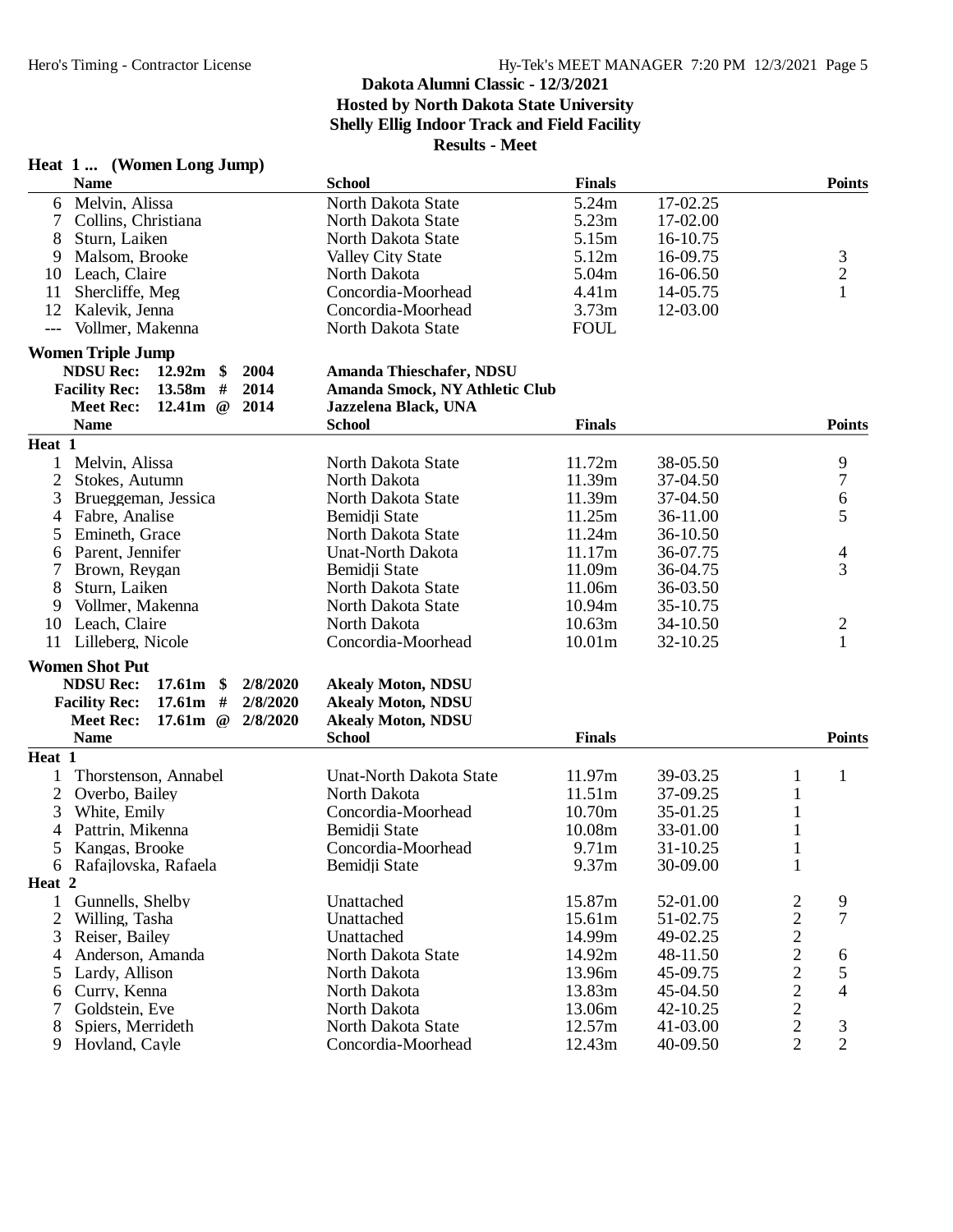| <b>Heat 2</b> |  | (Women Shot Put) |  |
|---------------|--|------------------|--|
|---------------|--|------------------|--|

18 Sargent, Taylor

| <b>Name</b>          |                                                  | <b>School</b>                  | <b>Finals</b> |               |                | <b>Points</b>  |
|----------------------|--------------------------------------------------|--------------------------------|---------------|---------------|----------------|----------------|
| 10 Doss, Tierra      |                                                  | Bemidii State                  | 11.83m        | 38-09.75      | $\overline{c}$ |                |
| 11                   | Schlosser, Jacey                                 | Concordia-Moorhead             | 11.05m        | 36-03.00      | $\overline{2}$ |                |
|                      | <b>Women Weight Throw</b>                        |                                |               |               |                |                |
| <b>NDSU Rec:</b>     | 2018<br>22.06m<br>-S                             | <b>Maddy Nilles, NDSU</b>      |               |               |                |                |
| <b>Facility Rec:</b> | 2018<br>21.56m<br>#                              | <b>Maddy Nilles, NDSU</b>      |               |               |                |                |
| <b>Meet Rec:</b>     | 21.58m<br>2019<br>$\omega$                       | <b>Maddy Nilles, NDSU</b>      |               |               |                |                |
| <b>Name</b>          |                                                  | <b>School</b>                  | <b>Finals</b> |               |                | <b>Points</b>  |
| Heat 1               |                                                  |                                |               |               |                |                |
| 1                    | Spiers, Merrideth                                | North Dakota State             | 16.44m        | 53-11.25      | 1              |                |
| $\overline{2}$       | Thorstenson, Annabel                             | <b>Unat-North Dakota State</b> | 15.44m        | 50-08.00      | $\mathbf{1}$   | $\mathfrak{2}$ |
| 3                    | White, Emily                                     | Concordia-Moorhead             | 13.27m        | 43-06.50      | 1              | $\mathbf{1}$   |
| 4                    | Rafajlovska, Rafaela                             | Bemidji State                  | 13.25m        | 43-05.75      | 1              |                |
| 5                    | Schlosser, Jacey                                 | Concordia-Moorhead             | 13.24m        | 43-05.25      | 1              |                |
| 6                    | Pattrin, Mikenna                                 | Bemidji State                  | 11.00m        | 36-01.25      | 1              |                |
| Heat 2               |                                                  |                                |               |               |                |                |
| 1                    | Nilles, Maddy                                    | Unattached                     | 22.21m @      | 72-10.50      | $\overline{c}$ | 9              |
| 2                    | Herrington, Amy                                  | North Dakota State             | 20.45m        | 67-01.25      |                | $\sqrt{ }$     |
| 3                    | Anderson, Amanda                                 | North Dakota State             | 18.37m        | 60-03.25      | 22222222       | 6              |
| 4                    | Curry, Kenna                                     | North Dakota                   | 17.87m        | 58-07.50      |                | 5              |
| 5                    | Mohring, Natalie                                 | North Dakota                   | 17.69m        | 58-00.50      |                | $\overline{4}$ |
| 6                    | Lardy, Allison                                   | North Dakota                   | 16.76m        | 55-00.00      |                |                |
| 7                    | Goldstein, Eve                                   | North Dakota                   | 15.86m        | 52-00.50      |                |                |
| 8                    | Hovland, Cayle                                   | Concordia-Moorhead             | 15.46m        | 50-08.75      |                | 3              |
| $---$                | Willing, Tasha                                   | Unattached                     | <b>FOUL</b>   |               |                |                |
|                      | <b>Indoor Pentathlon: #5 Women 800 Meter Run</b> |                                |               |               |                |                |
| <b>NDSU Rec:</b>     | 2:04.44<br>-\$                                   |                                |               |               |                |                |
| <b>Meet Rec:</b>     | 2:09.05<br>$\omega$                              |                                |               |               |                |                |
| <b>Name</b>          |                                                  | <b>School</b>                  |               | <b>Finals</b> |                | <b>Points</b>  |
| Section 1            |                                                  |                                |               |               |                |                |
|                      | Graham, Nell                                     | North Dakota State             |               | 2:24.76       |                | 760            |
| 2                    | Tucker, Aneesa                                   | Bemidji State                  |               | 2:32.13       |                | 666            |
| 3                    | Fultz, Natalie                                   | Bemidji State                  |               | 2:35.43       |                | 626            |
| 4                    | Andersen, Cora                                   | North Dakota State             |               | 2:37.79       |                | 598            |

 Andersen, Cora North Dakota State 2:37.79 598 Gould, Brooklynn North Dakota 2:39.12 583 Benson, Erica North Dakota 2:39.14 583 7 Schroeder, Tessa Msu-Moorhead 2:40.58 566<br>8 Dierks, Bailee North Dakota State 2:43.26 536

10 Tschida, Katelyn North Dakota State 2:45.14 515<br>11 Curtice, Emily Bemidji State 2:48.12 483 11 Curtice, Emily Bemidji State 2:48.12 483<br>12 Pratt, Angel North Dakota State 2:50.13 462

13 Johannsen, Jacee North Dakota State 2:51.68 446 14 Kallenbach, Abby North Dakota State 2:52.84 435

16 Serrao, Adla Msu-Moorhead 2:57.08 393

9 Thorson, Elle North Dakota 2:43.92 529

8 North Dakota State 2:43.26 536<br>North Dakota 2:43.92 529

12 North Dakota State 2:50.13 462<br>North Dakota State 2:51.68 446

15 North Dakota State 2:54.24 421<br>
15 Msu-Moorhead 2:57.08 393

17 Valley City State 2:57.62 388<br>
172 Valley City State 2:59.26 372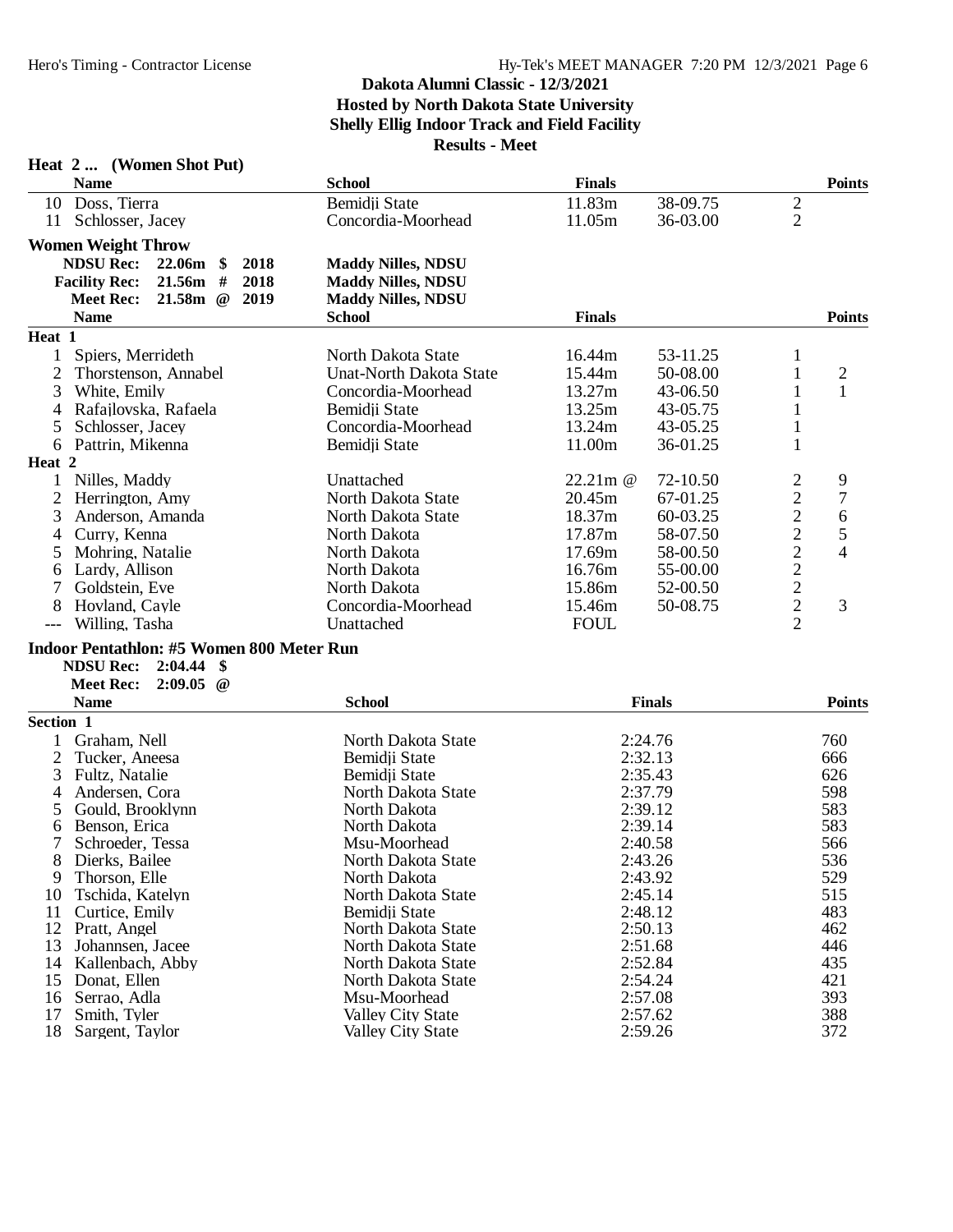### **Dakota Alumni Classic - 12/3/2021**

# **Hosted by North Dakota State University**

**Shelly Ellig Indoor Track and Field Facility**

| Babock, Mickalyn<br>3:00.27<br>363<br>Msu-Moorhead<br>19<br><b>Indoor Pentathlon: #1 Women 60 Meter Hurdles</b><br><b>Name</b><br><b>Finals</b><br><b>Points</b><br><b>School</b><br>Section 1<br>Naranjo Mata, Sofia<br>9.57<br>794<br>North Dakota State<br>1<br>1<br>2<br>Bemidji State<br>10.38<br>$\mathbf{1}$<br>643<br>Fultz, Natalie<br>3<br>10.68<br>590<br>Smith, Tyler<br><b>Valley City State</b><br>1<br>533<br>4<br>Johannsen, Jacee<br>North Dakota State<br>11.02<br>1<br>Section 2<br>Dierks, Bailee<br>$\overline{c}$<br>8.90<br>931<br>North Dakota State<br>1<br>$\overline{c}$<br>796<br>2<br>Msu-Moorhead<br>9.56<br>Serrao, Adla<br>$\frac{2}{2}$<br>3<br>9.60<br>789<br>Graham, Nell<br>North Dakota State<br>9.87<br>737<br>Schroeder, Tessa<br>Msu-Moorhead<br>4<br>$\overline{c}$<br>716<br>Bemidji State<br>9.98<br>Tucker, Aneesa<br>5<br>$\overline{c}$<br>646<br>Babock, Mickalyn<br>Msu-Moorhead<br>10.36<br>6<br>$\overline{c}$<br>10.41<br>637<br>7<br>Curtice, Emily<br>Bemidji State<br>$\overline{2}$<br>8<br>11.60<br>442<br>Kallenbach, Abby<br>North Dakota State<br>Section 3<br>3<br>9.49<br>810<br>Tschida, Katelyn<br>North Dakota State<br>1<br>3<br>9.49<br>810<br>Benson, Erica<br>North Dakota<br>1<br>3<br>802<br>9.53<br>3<br>North Dakota State<br>Andersen, Cora<br>3<br>9.54<br>800<br>Thorson, Elle<br>North Dakota<br>4<br>3<br>9.65<br>779<br>Sargent, Taylor<br><b>Valley City State</b><br>5<br>3<br>723<br>9.94<br>Gould, Brooklynn<br>North Dakota<br>6<br>3<br>708<br>North Dakota State<br>10.02<br>7<br>Donat, Ellen<br>3<br>592<br>8<br>Pratt, Angel<br>10.67<br>North Dakota State<br><b>Indoor Pentathlon: #2 Women High Jump</b><br><b>Name</b><br><b>Finals</b><br><b>School</b><br>Heat 1<br>1.63m<br>Thorson, Elle<br>North Dakota<br>5-04.25<br>771<br>1<br>1.57m<br>701<br>2<br>North Dakota<br>Benson, Erica<br>5-01.75<br>1.54m<br>5-00.50<br>666<br>3<br>Babock, Mickalyn<br>Msu-Moorhead<br>3<br>1.54m<br>5-00.50<br>Schroeder, Tessa<br>Msu-Moorhead<br>666<br>3<br>Bemidji State<br>1.54m<br>Fultz, Natalie<br>5-00.50<br>666<br>1.51m<br>632<br>Graham, Nell<br>North Dakota State<br>$4 - 11.50$<br>6<br>Bemidji State<br>1.51m<br>632<br>Tucker, Aneesa<br>$4 - 11.50$<br>6<br>8<br>599<br>1.48m<br>$4 - 10.25$<br>Sargent, Taylor<br>Valley City State<br>8<br>Bemidji State<br>1.48m<br>4-10.25<br>599<br>Curtice, Emily<br>North Dakota State<br>1.45m<br>4-09.00<br>566<br>Pratt, Angel<br>10<br>Smith, Tyler<br><b>Valley City State</b><br>1.45m<br>4-09.00<br>566<br>10<br>534<br>12<br>Kallenbach, Abby<br>North Dakota State<br>1.42m<br>4-07.75<br>534<br>12<br>Serrao, Adla<br>Msu-Moorhead<br>1.42m<br>4-07.75<br>534<br>12<br>North Dakota State<br>1.42m<br>Dierks, Bailee<br>4-07.75<br>1.39m<br>502<br>15<br>Donat, Ellen<br>North Dakota State<br>4-06.75<br>1.39m<br>502<br>15<br>Naranjo Mata, Sofia<br>North Dakota State<br>4-06.75<br>1.39m<br>502<br>15<br>Andersen, Cora<br>North Dakota State<br>4-06.75 |    | Section 1  (Indoor Pentathlon: #5 Women 800 Meter Run)<br><b>Name</b> | <b>School</b>      |       | <b>Finals</b> | <b>Points</b> |
|--------------------------------------------------------------------------------------------------------------------------------------------------------------------------------------------------------------------------------------------------------------------------------------------------------------------------------------------------------------------------------------------------------------------------------------------------------------------------------------------------------------------------------------------------------------------------------------------------------------------------------------------------------------------------------------------------------------------------------------------------------------------------------------------------------------------------------------------------------------------------------------------------------------------------------------------------------------------------------------------------------------------------------------------------------------------------------------------------------------------------------------------------------------------------------------------------------------------------------------------------------------------------------------------------------------------------------------------------------------------------------------------------------------------------------------------------------------------------------------------------------------------------------------------------------------------------------------------------------------------------------------------------------------------------------------------------------------------------------------------------------------------------------------------------------------------------------------------------------------------------------------------------------------------------------------------------------------------------------------------------------------------------------------------------------------------------------------------------------------------------------------------------------------------------------------------------------------------------------------------------------------------------------------------------------------------------------------------------------------------------------------------------------------------------------------------------------------------------------------------------------------------------------------------------------------------------------------------------------------------------------------------------------------------------------------------------------------------------------------------------------------------------------------------------------------------------------------------------------------------------------------------------------------------------------------------------------------------------------------------------------------------|----|-----------------------------------------------------------------------|--------------------|-------|---------------|---------------|
|                                                                                                                                                                                                                                                                                                                                                                                                                                                                                                                                                                                                                                                                                                                                                                                                                                                                                                                                                                                                                                                                                                                                                                                                                                                                                                                                                                                                                                                                                                                                                                                                                                                                                                                                                                                                                                                                                                                                                                                                                                                                                                                                                                                                                                                                                                                                                                                                                                                                                                                                                                                                                                                                                                                                                                                                                                                                                                                                                                                                                    |    |                                                                       |                    |       |               |               |
|                                                                                                                                                                                                                                                                                                                                                                                                                                                                                                                                                                                                                                                                                                                                                                                                                                                                                                                                                                                                                                                                                                                                                                                                                                                                                                                                                                                                                                                                                                                                                                                                                                                                                                                                                                                                                                                                                                                                                                                                                                                                                                                                                                                                                                                                                                                                                                                                                                                                                                                                                                                                                                                                                                                                                                                                                                                                                                                                                                                                                    |    |                                                                       |                    |       |               |               |
|                                                                                                                                                                                                                                                                                                                                                                                                                                                                                                                                                                                                                                                                                                                                                                                                                                                                                                                                                                                                                                                                                                                                                                                                                                                                                                                                                                                                                                                                                                                                                                                                                                                                                                                                                                                                                                                                                                                                                                                                                                                                                                                                                                                                                                                                                                                                                                                                                                                                                                                                                                                                                                                                                                                                                                                                                                                                                                                                                                                                                    |    |                                                                       |                    |       |               |               |
|                                                                                                                                                                                                                                                                                                                                                                                                                                                                                                                                                                                                                                                                                                                                                                                                                                                                                                                                                                                                                                                                                                                                                                                                                                                                                                                                                                                                                                                                                                                                                                                                                                                                                                                                                                                                                                                                                                                                                                                                                                                                                                                                                                                                                                                                                                                                                                                                                                                                                                                                                                                                                                                                                                                                                                                                                                                                                                                                                                                                                    |    |                                                                       |                    |       |               |               |
|                                                                                                                                                                                                                                                                                                                                                                                                                                                                                                                                                                                                                                                                                                                                                                                                                                                                                                                                                                                                                                                                                                                                                                                                                                                                                                                                                                                                                                                                                                                                                                                                                                                                                                                                                                                                                                                                                                                                                                                                                                                                                                                                                                                                                                                                                                                                                                                                                                                                                                                                                                                                                                                                                                                                                                                                                                                                                                                                                                                                                    |    |                                                                       |                    |       |               |               |
|                                                                                                                                                                                                                                                                                                                                                                                                                                                                                                                                                                                                                                                                                                                                                                                                                                                                                                                                                                                                                                                                                                                                                                                                                                                                                                                                                                                                                                                                                                                                                                                                                                                                                                                                                                                                                                                                                                                                                                                                                                                                                                                                                                                                                                                                                                                                                                                                                                                                                                                                                                                                                                                                                                                                                                                                                                                                                                                                                                                                                    |    |                                                                       |                    |       |               |               |
|                                                                                                                                                                                                                                                                                                                                                                                                                                                                                                                                                                                                                                                                                                                                                                                                                                                                                                                                                                                                                                                                                                                                                                                                                                                                                                                                                                                                                                                                                                                                                                                                                                                                                                                                                                                                                                                                                                                                                                                                                                                                                                                                                                                                                                                                                                                                                                                                                                                                                                                                                                                                                                                                                                                                                                                                                                                                                                                                                                                                                    |    |                                                                       |                    |       |               |               |
|                                                                                                                                                                                                                                                                                                                                                                                                                                                                                                                                                                                                                                                                                                                                                                                                                                                                                                                                                                                                                                                                                                                                                                                                                                                                                                                                                                                                                                                                                                                                                                                                                                                                                                                                                                                                                                                                                                                                                                                                                                                                                                                                                                                                                                                                                                                                                                                                                                                                                                                                                                                                                                                                                                                                                                                                                                                                                                                                                                                                                    |    |                                                                       |                    |       |               |               |
|                                                                                                                                                                                                                                                                                                                                                                                                                                                                                                                                                                                                                                                                                                                                                                                                                                                                                                                                                                                                                                                                                                                                                                                                                                                                                                                                                                                                                                                                                                                                                                                                                                                                                                                                                                                                                                                                                                                                                                                                                                                                                                                                                                                                                                                                                                                                                                                                                                                                                                                                                                                                                                                                                                                                                                                                                                                                                                                                                                                                                    |    |                                                                       |                    |       |               |               |
|                                                                                                                                                                                                                                                                                                                                                                                                                                                                                                                                                                                                                                                                                                                                                                                                                                                                                                                                                                                                                                                                                                                                                                                                                                                                                                                                                                                                                                                                                                                                                                                                                                                                                                                                                                                                                                                                                                                                                                                                                                                                                                                                                                                                                                                                                                                                                                                                                                                                                                                                                                                                                                                                                                                                                                                                                                                                                                                                                                                                                    |    |                                                                       |                    |       |               |               |
|                                                                                                                                                                                                                                                                                                                                                                                                                                                                                                                                                                                                                                                                                                                                                                                                                                                                                                                                                                                                                                                                                                                                                                                                                                                                                                                                                                                                                                                                                                                                                                                                                                                                                                                                                                                                                                                                                                                                                                                                                                                                                                                                                                                                                                                                                                                                                                                                                                                                                                                                                                                                                                                                                                                                                                                                                                                                                                                                                                                                                    |    |                                                                       |                    |       |               |               |
|                                                                                                                                                                                                                                                                                                                                                                                                                                                                                                                                                                                                                                                                                                                                                                                                                                                                                                                                                                                                                                                                                                                                                                                                                                                                                                                                                                                                                                                                                                                                                                                                                                                                                                                                                                                                                                                                                                                                                                                                                                                                                                                                                                                                                                                                                                                                                                                                                                                                                                                                                                                                                                                                                                                                                                                                                                                                                                                                                                                                                    |    |                                                                       |                    |       |               |               |
|                                                                                                                                                                                                                                                                                                                                                                                                                                                                                                                                                                                                                                                                                                                                                                                                                                                                                                                                                                                                                                                                                                                                                                                                                                                                                                                                                                                                                                                                                                                                                                                                                                                                                                                                                                                                                                                                                                                                                                                                                                                                                                                                                                                                                                                                                                                                                                                                                                                                                                                                                                                                                                                                                                                                                                                                                                                                                                                                                                                                                    |    |                                                                       |                    |       |               |               |
|                                                                                                                                                                                                                                                                                                                                                                                                                                                                                                                                                                                                                                                                                                                                                                                                                                                                                                                                                                                                                                                                                                                                                                                                                                                                                                                                                                                                                                                                                                                                                                                                                                                                                                                                                                                                                                                                                                                                                                                                                                                                                                                                                                                                                                                                                                                                                                                                                                                                                                                                                                                                                                                                                                                                                                                                                                                                                                                                                                                                                    |    |                                                                       |                    |       |               |               |
|                                                                                                                                                                                                                                                                                                                                                                                                                                                                                                                                                                                                                                                                                                                                                                                                                                                                                                                                                                                                                                                                                                                                                                                                                                                                                                                                                                                                                                                                                                                                                                                                                                                                                                                                                                                                                                                                                                                                                                                                                                                                                                                                                                                                                                                                                                                                                                                                                                                                                                                                                                                                                                                                                                                                                                                                                                                                                                                                                                                                                    |    |                                                                       |                    |       |               |               |
|                                                                                                                                                                                                                                                                                                                                                                                                                                                                                                                                                                                                                                                                                                                                                                                                                                                                                                                                                                                                                                                                                                                                                                                                                                                                                                                                                                                                                                                                                                                                                                                                                                                                                                                                                                                                                                                                                                                                                                                                                                                                                                                                                                                                                                                                                                                                                                                                                                                                                                                                                                                                                                                                                                                                                                                                                                                                                                                                                                                                                    |    |                                                                       |                    |       |               |               |
|                                                                                                                                                                                                                                                                                                                                                                                                                                                                                                                                                                                                                                                                                                                                                                                                                                                                                                                                                                                                                                                                                                                                                                                                                                                                                                                                                                                                                                                                                                                                                                                                                                                                                                                                                                                                                                                                                                                                                                                                                                                                                                                                                                                                                                                                                                                                                                                                                                                                                                                                                                                                                                                                                                                                                                                                                                                                                                                                                                                                                    |    |                                                                       |                    |       |               |               |
|                                                                                                                                                                                                                                                                                                                                                                                                                                                                                                                                                                                                                                                                                                                                                                                                                                                                                                                                                                                                                                                                                                                                                                                                                                                                                                                                                                                                                                                                                                                                                                                                                                                                                                                                                                                                                                                                                                                                                                                                                                                                                                                                                                                                                                                                                                                                                                                                                                                                                                                                                                                                                                                                                                                                                                                                                                                                                                                                                                                                                    |    |                                                                       |                    |       |               |               |
|                                                                                                                                                                                                                                                                                                                                                                                                                                                                                                                                                                                                                                                                                                                                                                                                                                                                                                                                                                                                                                                                                                                                                                                                                                                                                                                                                                                                                                                                                                                                                                                                                                                                                                                                                                                                                                                                                                                                                                                                                                                                                                                                                                                                                                                                                                                                                                                                                                                                                                                                                                                                                                                                                                                                                                                                                                                                                                                                                                                                                    |    |                                                                       |                    |       |               |               |
|                                                                                                                                                                                                                                                                                                                                                                                                                                                                                                                                                                                                                                                                                                                                                                                                                                                                                                                                                                                                                                                                                                                                                                                                                                                                                                                                                                                                                                                                                                                                                                                                                                                                                                                                                                                                                                                                                                                                                                                                                                                                                                                                                                                                                                                                                                                                                                                                                                                                                                                                                                                                                                                                                                                                                                                                                                                                                                                                                                                                                    |    |                                                                       |                    |       |               |               |
|                                                                                                                                                                                                                                                                                                                                                                                                                                                                                                                                                                                                                                                                                                                                                                                                                                                                                                                                                                                                                                                                                                                                                                                                                                                                                                                                                                                                                                                                                                                                                                                                                                                                                                                                                                                                                                                                                                                                                                                                                                                                                                                                                                                                                                                                                                                                                                                                                                                                                                                                                                                                                                                                                                                                                                                                                                                                                                                                                                                                                    |    |                                                                       |                    |       |               |               |
|                                                                                                                                                                                                                                                                                                                                                                                                                                                                                                                                                                                                                                                                                                                                                                                                                                                                                                                                                                                                                                                                                                                                                                                                                                                                                                                                                                                                                                                                                                                                                                                                                                                                                                                                                                                                                                                                                                                                                                                                                                                                                                                                                                                                                                                                                                                                                                                                                                                                                                                                                                                                                                                                                                                                                                                                                                                                                                                                                                                                                    |    |                                                                       |                    |       |               |               |
|                                                                                                                                                                                                                                                                                                                                                                                                                                                                                                                                                                                                                                                                                                                                                                                                                                                                                                                                                                                                                                                                                                                                                                                                                                                                                                                                                                                                                                                                                                                                                                                                                                                                                                                                                                                                                                                                                                                                                                                                                                                                                                                                                                                                                                                                                                                                                                                                                                                                                                                                                                                                                                                                                                                                                                                                                                                                                                                                                                                                                    |    |                                                                       |                    |       |               |               |
|                                                                                                                                                                                                                                                                                                                                                                                                                                                                                                                                                                                                                                                                                                                                                                                                                                                                                                                                                                                                                                                                                                                                                                                                                                                                                                                                                                                                                                                                                                                                                                                                                                                                                                                                                                                                                                                                                                                                                                                                                                                                                                                                                                                                                                                                                                                                                                                                                                                                                                                                                                                                                                                                                                                                                                                                                                                                                                                                                                                                                    |    |                                                                       |                    |       |               |               |
|                                                                                                                                                                                                                                                                                                                                                                                                                                                                                                                                                                                                                                                                                                                                                                                                                                                                                                                                                                                                                                                                                                                                                                                                                                                                                                                                                                                                                                                                                                                                                                                                                                                                                                                                                                                                                                                                                                                                                                                                                                                                                                                                                                                                                                                                                                                                                                                                                                                                                                                                                                                                                                                                                                                                                                                                                                                                                                                                                                                                                    |    |                                                                       |                    |       |               |               |
|                                                                                                                                                                                                                                                                                                                                                                                                                                                                                                                                                                                                                                                                                                                                                                                                                                                                                                                                                                                                                                                                                                                                                                                                                                                                                                                                                                                                                                                                                                                                                                                                                                                                                                                                                                                                                                                                                                                                                                                                                                                                                                                                                                                                                                                                                                                                                                                                                                                                                                                                                                                                                                                                                                                                                                                                                                                                                                                                                                                                                    |    |                                                                       |                    |       |               |               |
|                                                                                                                                                                                                                                                                                                                                                                                                                                                                                                                                                                                                                                                                                                                                                                                                                                                                                                                                                                                                                                                                                                                                                                                                                                                                                                                                                                                                                                                                                                                                                                                                                                                                                                                                                                                                                                                                                                                                                                                                                                                                                                                                                                                                                                                                                                                                                                                                                                                                                                                                                                                                                                                                                                                                                                                                                                                                                                                                                                                                                    |    |                                                                       |                    |       |               |               |
|                                                                                                                                                                                                                                                                                                                                                                                                                                                                                                                                                                                                                                                                                                                                                                                                                                                                                                                                                                                                                                                                                                                                                                                                                                                                                                                                                                                                                                                                                                                                                                                                                                                                                                                                                                                                                                                                                                                                                                                                                                                                                                                                                                                                                                                                                                                                                                                                                                                                                                                                                                                                                                                                                                                                                                                                                                                                                                                                                                                                                    |    |                                                                       |                    |       |               | <b>Points</b> |
|                                                                                                                                                                                                                                                                                                                                                                                                                                                                                                                                                                                                                                                                                                                                                                                                                                                                                                                                                                                                                                                                                                                                                                                                                                                                                                                                                                                                                                                                                                                                                                                                                                                                                                                                                                                                                                                                                                                                                                                                                                                                                                                                                                                                                                                                                                                                                                                                                                                                                                                                                                                                                                                                                                                                                                                                                                                                                                                                                                                                                    |    |                                                                       |                    |       |               |               |
|                                                                                                                                                                                                                                                                                                                                                                                                                                                                                                                                                                                                                                                                                                                                                                                                                                                                                                                                                                                                                                                                                                                                                                                                                                                                                                                                                                                                                                                                                                                                                                                                                                                                                                                                                                                                                                                                                                                                                                                                                                                                                                                                                                                                                                                                                                                                                                                                                                                                                                                                                                                                                                                                                                                                                                                                                                                                                                                                                                                                                    |    |                                                                       |                    |       |               |               |
|                                                                                                                                                                                                                                                                                                                                                                                                                                                                                                                                                                                                                                                                                                                                                                                                                                                                                                                                                                                                                                                                                                                                                                                                                                                                                                                                                                                                                                                                                                                                                                                                                                                                                                                                                                                                                                                                                                                                                                                                                                                                                                                                                                                                                                                                                                                                                                                                                                                                                                                                                                                                                                                                                                                                                                                                                                                                                                                                                                                                                    |    |                                                                       |                    |       |               |               |
|                                                                                                                                                                                                                                                                                                                                                                                                                                                                                                                                                                                                                                                                                                                                                                                                                                                                                                                                                                                                                                                                                                                                                                                                                                                                                                                                                                                                                                                                                                                                                                                                                                                                                                                                                                                                                                                                                                                                                                                                                                                                                                                                                                                                                                                                                                                                                                                                                                                                                                                                                                                                                                                                                                                                                                                                                                                                                                                                                                                                                    |    |                                                                       |                    |       |               |               |
|                                                                                                                                                                                                                                                                                                                                                                                                                                                                                                                                                                                                                                                                                                                                                                                                                                                                                                                                                                                                                                                                                                                                                                                                                                                                                                                                                                                                                                                                                                                                                                                                                                                                                                                                                                                                                                                                                                                                                                                                                                                                                                                                                                                                                                                                                                                                                                                                                                                                                                                                                                                                                                                                                                                                                                                                                                                                                                                                                                                                                    |    |                                                                       |                    |       |               |               |
|                                                                                                                                                                                                                                                                                                                                                                                                                                                                                                                                                                                                                                                                                                                                                                                                                                                                                                                                                                                                                                                                                                                                                                                                                                                                                                                                                                                                                                                                                                                                                                                                                                                                                                                                                                                                                                                                                                                                                                                                                                                                                                                                                                                                                                                                                                                                                                                                                                                                                                                                                                                                                                                                                                                                                                                                                                                                                                                                                                                                                    |    |                                                                       |                    |       |               |               |
|                                                                                                                                                                                                                                                                                                                                                                                                                                                                                                                                                                                                                                                                                                                                                                                                                                                                                                                                                                                                                                                                                                                                                                                                                                                                                                                                                                                                                                                                                                                                                                                                                                                                                                                                                                                                                                                                                                                                                                                                                                                                                                                                                                                                                                                                                                                                                                                                                                                                                                                                                                                                                                                                                                                                                                                                                                                                                                                                                                                                                    |    |                                                                       |                    |       |               |               |
|                                                                                                                                                                                                                                                                                                                                                                                                                                                                                                                                                                                                                                                                                                                                                                                                                                                                                                                                                                                                                                                                                                                                                                                                                                                                                                                                                                                                                                                                                                                                                                                                                                                                                                                                                                                                                                                                                                                                                                                                                                                                                                                                                                                                                                                                                                                                                                                                                                                                                                                                                                                                                                                                                                                                                                                                                                                                                                                                                                                                                    |    |                                                                       |                    |       |               |               |
|                                                                                                                                                                                                                                                                                                                                                                                                                                                                                                                                                                                                                                                                                                                                                                                                                                                                                                                                                                                                                                                                                                                                                                                                                                                                                                                                                                                                                                                                                                                                                                                                                                                                                                                                                                                                                                                                                                                                                                                                                                                                                                                                                                                                                                                                                                                                                                                                                                                                                                                                                                                                                                                                                                                                                                                                                                                                                                                                                                                                                    |    |                                                                       |                    |       |               |               |
|                                                                                                                                                                                                                                                                                                                                                                                                                                                                                                                                                                                                                                                                                                                                                                                                                                                                                                                                                                                                                                                                                                                                                                                                                                                                                                                                                                                                                                                                                                                                                                                                                                                                                                                                                                                                                                                                                                                                                                                                                                                                                                                                                                                                                                                                                                                                                                                                                                                                                                                                                                                                                                                                                                                                                                                                                                                                                                                                                                                                                    |    |                                                                       |                    |       |               |               |
|                                                                                                                                                                                                                                                                                                                                                                                                                                                                                                                                                                                                                                                                                                                                                                                                                                                                                                                                                                                                                                                                                                                                                                                                                                                                                                                                                                                                                                                                                                                                                                                                                                                                                                                                                                                                                                                                                                                                                                                                                                                                                                                                                                                                                                                                                                                                                                                                                                                                                                                                                                                                                                                                                                                                                                                                                                                                                                                                                                                                                    |    |                                                                       |                    |       |               |               |
|                                                                                                                                                                                                                                                                                                                                                                                                                                                                                                                                                                                                                                                                                                                                                                                                                                                                                                                                                                                                                                                                                                                                                                                                                                                                                                                                                                                                                                                                                                                                                                                                                                                                                                                                                                                                                                                                                                                                                                                                                                                                                                                                                                                                                                                                                                                                                                                                                                                                                                                                                                                                                                                                                                                                                                                                                                                                                                                                                                                                                    |    |                                                                       |                    |       |               |               |
|                                                                                                                                                                                                                                                                                                                                                                                                                                                                                                                                                                                                                                                                                                                                                                                                                                                                                                                                                                                                                                                                                                                                                                                                                                                                                                                                                                                                                                                                                                                                                                                                                                                                                                                                                                                                                                                                                                                                                                                                                                                                                                                                                                                                                                                                                                                                                                                                                                                                                                                                                                                                                                                                                                                                                                                                                                                                                                                                                                                                                    |    |                                                                       |                    |       |               |               |
|                                                                                                                                                                                                                                                                                                                                                                                                                                                                                                                                                                                                                                                                                                                                                                                                                                                                                                                                                                                                                                                                                                                                                                                                                                                                                                                                                                                                                                                                                                                                                                                                                                                                                                                                                                                                                                                                                                                                                                                                                                                                                                                                                                                                                                                                                                                                                                                                                                                                                                                                                                                                                                                                                                                                                                                                                                                                                                                                                                                                                    |    |                                                                       |                    |       |               |               |
|                                                                                                                                                                                                                                                                                                                                                                                                                                                                                                                                                                                                                                                                                                                                                                                                                                                                                                                                                                                                                                                                                                                                                                                                                                                                                                                                                                                                                                                                                                                                                                                                                                                                                                                                                                                                                                                                                                                                                                                                                                                                                                                                                                                                                                                                                                                                                                                                                                                                                                                                                                                                                                                                                                                                                                                                                                                                                                                                                                                                                    |    |                                                                       |                    |       |               |               |
|                                                                                                                                                                                                                                                                                                                                                                                                                                                                                                                                                                                                                                                                                                                                                                                                                                                                                                                                                                                                                                                                                                                                                                                                                                                                                                                                                                                                                                                                                                                                                                                                                                                                                                                                                                                                                                                                                                                                                                                                                                                                                                                                                                                                                                                                                                                                                                                                                                                                                                                                                                                                                                                                                                                                                                                                                                                                                                                                                                                                                    |    |                                                                       |                    |       |               |               |
|                                                                                                                                                                                                                                                                                                                                                                                                                                                                                                                                                                                                                                                                                                                                                                                                                                                                                                                                                                                                                                                                                                                                                                                                                                                                                                                                                                                                                                                                                                                                                                                                                                                                                                                                                                                                                                                                                                                                                                                                                                                                                                                                                                                                                                                                                                                                                                                                                                                                                                                                                                                                                                                                                                                                                                                                                                                                                                                                                                                                                    |    |                                                                       |                    |       |               |               |
|                                                                                                                                                                                                                                                                                                                                                                                                                                                                                                                                                                                                                                                                                                                                                                                                                                                                                                                                                                                                                                                                                                                                                                                                                                                                                                                                                                                                                                                                                                                                                                                                                                                                                                                                                                                                                                                                                                                                                                                                                                                                                                                                                                                                                                                                                                                                                                                                                                                                                                                                                                                                                                                                                                                                                                                                                                                                                                                                                                                                                    |    |                                                                       |                    |       |               |               |
|                                                                                                                                                                                                                                                                                                                                                                                                                                                                                                                                                                                                                                                                                                                                                                                                                                                                                                                                                                                                                                                                                                                                                                                                                                                                                                                                                                                                                                                                                                                                                                                                                                                                                                                                                                                                                                                                                                                                                                                                                                                                                                                                                                                                                                                                                                                                                                                                                                                                                                                                                                                                                                                                                                                                                                                                                                                                                                                                                                                                                    | 15 | Tschida, Katelyn                                                      | North Dakota State | 1.39m | 4-06.75       | 502           |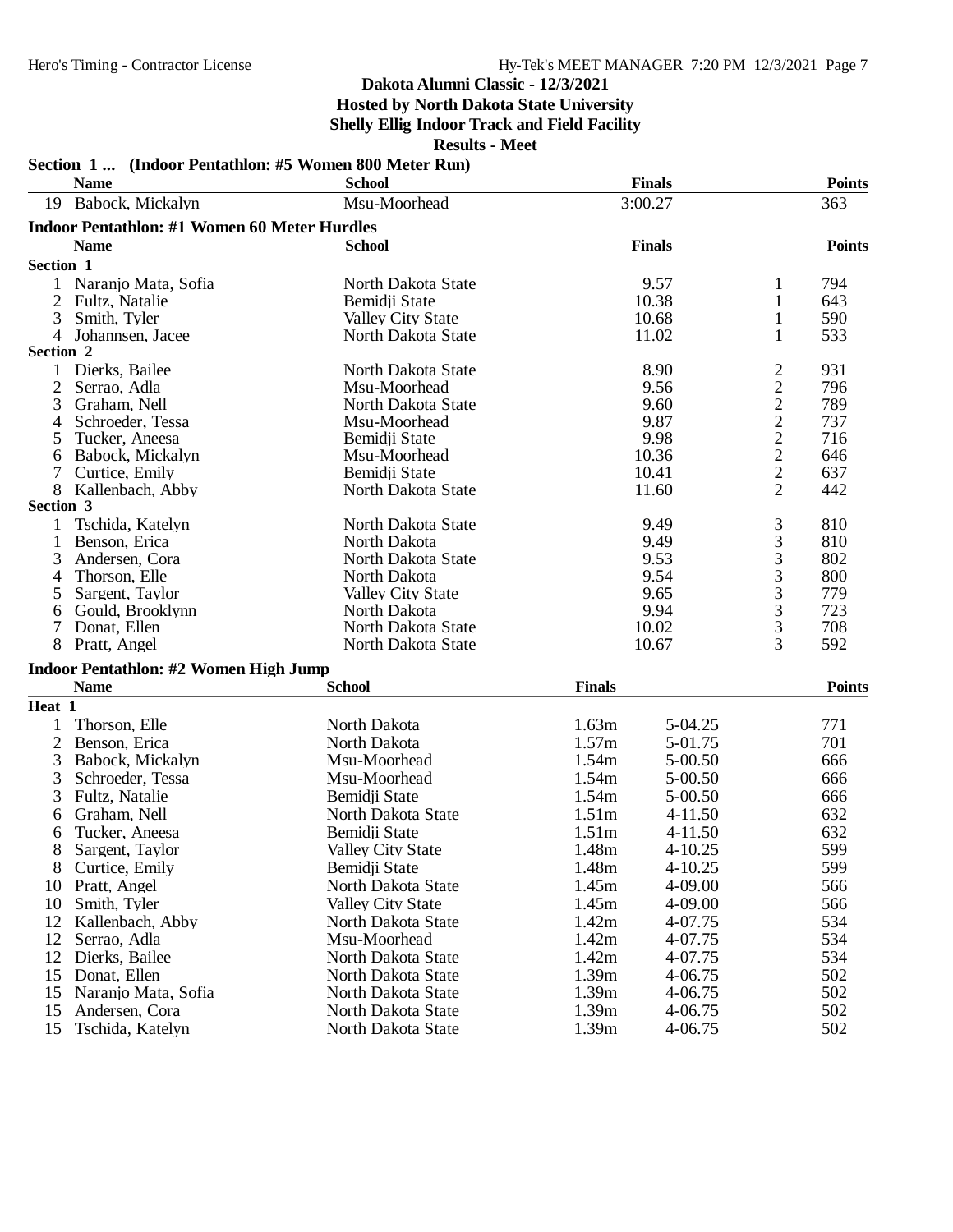# **Dakota Alumni Classic - 12/3/2021 Hosted by North Dakota State University**

**Shelly Ellig Indoor Track and Field Facility**

|                     | Heat 1  (Indoor Pentathlon: #2 Women High Jump)<br><b>Name</b> | <b>School</b>            | <b>Finals</b>     |          |                | <b>Points</b> |
|---------------------|----------------------------------------------------------------|--------------------------|-------------------|----------|----------------|---------------|
| 19                  | Johannsen, Jacee                                               | North Dakota State       | 1.36m             | 4-05.50  |                | 470           |
| $\qquad \qquad - -$ | Gould, Brooklynn                                               | North Dakota             | <b>NH</b>         |          |                |               |
|                     |                                                                |                          |                   |          |                |               |
|                     | <b>Indoor Pentathlon: #4 Women Long Jump</b>                   |                          |                   |          |                |               |
|                     | <b>Name</b>                                                    | <b>School</b>            | <b>Finals</b>     |          |                | <b>Points</b> |
| Heat 1              |                                                                |                          |                   |          |                |               |
| $\mathbf{1}$        | Gould, Brooklynn                                               | North Dakota             | 5.43m             | 17-09.75 |                | 680           |
| 2                   | Graham, Nell                                                   | North Dakota State       | 5.31m             | 17-05.25 | 1              | 645           |
| 3                   | Thorson, Elle                                                  | North Dakota             | 5.09m             | 16-08.50 | 1              | 584           |
| 4                   | Benson, Erica                                                  | North Dakota             | 5.03m             | 16-06.00 | 1              | 567           |
| 5                   | Pratt, Angel                                                   | North Dakota State       | 5.02m             | 16-05.75 | 1              | 565           |
| 6                   | Tschida, Katelyn                                               | North Dakota State       | 4.82m             | 15-09.75 | 1              | 511           |
| 7                   | Curtice, Emily                                                 | Bemidji State            | 4.77m             | 15-07.75 | 1              | 498           |
| 8                   | Serrao, Adla                                                   | Msu-Moorhead             | 4.57m             | 15-00.00 | 1              | 446           |
| 9                   | Sargent, Taylor                                                | <b>Valley City State</b> | 4.48m             | 14-08.50 | 1              | 423           |
| Heat 2              |                                                                |                          |                   |          |                |               |
| $\mathbf{1}$        | Donat, Ellen                                                   | North Dakota State       | 5.42m             | 17-09.50 | 2              | 677           |
| 2                   | Dierks, Bailee                                                 | North Dakota State       | 5.10m             | 16-08.75 | $\overline{2}$ | 587           |
| 3                   | Tucker, Aneesa                                                 | Bemidji State            | 5.08m             | 16-08.00 | $\overline{2}$ | 581           |
| 4                   | Johannsen, Jacee                                               | North Dakota State       | 4.80m             | 15-09.00 | $\overline{2}$ | 506           |
| 5                   | Schroeder, Tessa                                               | Msu-Moorhead             | 4.77m             | 15-07.75 | $\overline{c}$ | 498           |
| 6                   | Kallenbach, Abby                                               | North Dakota State       | 4.72m             | 15-06.00 | $\overline{c}$ | 485           |
| 7                   | Fultz, Natalie                                                 | Bemidji State            | 4.63m             | 15-02.25 | $\overline{c}$ | 461           |
| 8                   | Babock, Mickalyn                                               | Msu-Moorhead             | 4.38m             | 14-04.50 | $\overline{2}$ | 398           |
| 9                   | Andersen, Cora                                                 | North Dakota State       | 4.18m             | 13-08.75 | $\overline{2}$ | 350           |
| 10                  | Smith, Tyler                                                   | <b>Valley City State</b> | 4.01 <sub>m</sub> | 13-02.00 | $\overline{2}$ | 310           |
|                     | <b>Indoor Pentathlon: #3 Women Shot Put</b>                    |                          |                   |          |                |               |
|                     | <b>NDSU Rec:</b><br>17.19m<br>-\$                              |                          |                   |          |                |               |
|                     | 17.05m $@$<br><b>Meet Rec:</b>                                 |                          |                   |          |                |               |
|                     | <b>Name</b>                                                    | <b>School</b>            | <b>Finals</b>     |          |                | <b>Points</b> |
| Heat 1              |                                                                |                          |                   |          |                |               |
| $\mathbf{1}$        | Curtice, Emily                                                 | Bemidji State            | 10.79m            | 35-05.00 | 1              | 581           |
| $\overline{2}$      | Benson, Erica                                                  | North Dakota             | 10.46m            | 34-04.00 | 1              | 560           |
| 3                   | Gould, Brooklynn                                               | North Dakota             | 10.33m            | 33-10.75 | 1              | 551           |
| 4                   | Sargent, Taylor                                                | <b>Valley City State</b> | 10.21m            | 33-06.00 | 1              | 543           |
| 5                   | Thorson, Elle                                                  | North Dakota             | 10.14m            | 33-03.25 | 1              | 539           |
| 6                   | Tschida, Katelyn                                               | North Dakota State       | 9.86m             | 32-04.25 | 1              | 520           |
| 7                   | Pratt, Angel                                                   | North Dakota State       | 8.84m             | 29-00.00 | $\mathbf{1}$   | 454           |
| 8                   | Graham, Nell                                                   | North Dakota State       | 8.80m             | 28-10.50 | $\mathbf{1}$   | 451           |
| 9                   | Serrao, Adla                                                   | Msu-Moorhead             | 8.58m             | 28-01.75 | 1              | 437           |
| Heat 2              |                                                                |                          |                   |          |                |               |
| $\mathbf{1}$        | Andersen, Cora                                                 | North Dakota State       | 10.14m            | 33-03.25 | 2              | 539           |
| $\overline{2}$      | Smith, Tyler                                                   | <b>Valley City State</b> | 9.12m             | 29-11.25 | 2              | 472           |
| 3                   | Kallenbach, Abby                                               | North Dakota State       | 9.08m             | 29-09.50 | $\overline{2}$ | 469           |
| 4                   | Schroeder, Tessa                                               | Msu-Moorhead             | 8.54m             | 28-00.25 | $\overline{c}$ | 434           |
| 5                   | Tucker, Aneesa                                                 | Bemidji State            | 8.47m             | 27-09.50 | $\overline{c}$ | 430           |
| 6                   | Johannsen, Jacee                                               | North Dakota State       | 8.11m             | 26-07.25 | $\overline{2}$ | 406           |
| 7                   | Donat, Ellen                                                   | North Dakota State       | 7.95m             | 26-01.00 | $\overline{2}$ | 396           |
|                     |                                                                |                          |                   |          |                |               |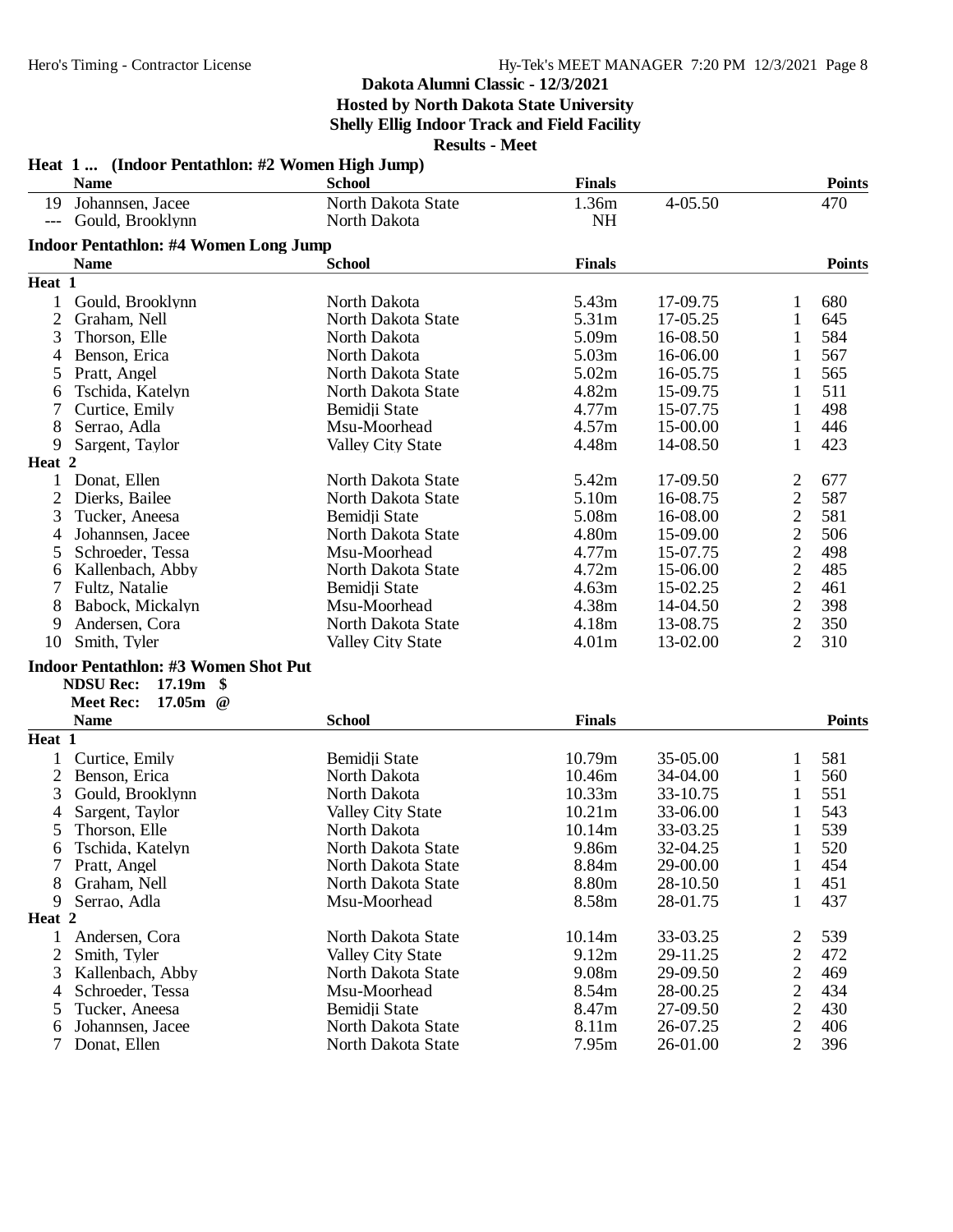# **Dakota Alumni Classic - 12/3/2021**

**Hosted by North Dakota State University**

**Shelly Ellig Indoor Track and Field Facility**

| Heat 2  (Indoor Pentathlon: #3 Women Shot Put) |          |                 |          |                                      |               |                |                                                 |                  |
|------------------------------------------------|----------|-----------------|----------|--------------------------------------|---------------|----------------|-------------------------------------------------|------------------|
| <b>Name</b>                                    |          |                 |          | <b>School</b>                        | <b>Finals</b> |                |                                                 | <b>Points</b>    |
| 8<br>Babock, Mickalyn                          |          |                 |          | Msu-Moorhead                         | 7.51m         | 24-07.75       | $\sqrt{2}$                                      | 368              |
| Dierks, Bailee<br>9                            |          |                 |          | North Dakota State                   | 7.44m         | 24-05.00       | $\sqrt{2}$                                      | 363              |
| 10 Fultz, Natalie                              |          |                 |          | Bemidji State                        | 7.22m         | 23-08.25       | $\overline{2}$                                  | 349              |
| <b>Men 60 Meter Dash</b>                       |          |                 |          |                                      |               |                |                                                 |                  |
| <b>Meet Rec:</b>                               | 6.86 $@$ |                 | 2/8/2020 | <b>Guillaume Viault, NDSU</b>        |               |                |                                                 |                  |
| <b>NDSU Rec:</b>                               | 6.74     | \$              | 2004     | <b>Marques Johnson, NDSU</b>         |               |                |                                                 |                  |
| <b>Facility Rec:</b>                           | 6.75     | #               | 2015     | <b>Gawain Williams, South Dakota</b> |               |                |                                                 |                  |
| <b>Meet Rec:</b>                               | 6.86     | $\omega$        | 2018     | JT Butler, NDSU                      |               |                |                                                 |                  |
| <b>Name</b>                                    |          |                 |          | <b>School</b>                        |               | <b>Prelims</b> |                                                 |                  |
| <b>Heat 1 Preliminaries</b>                    |          |                 |          |                                      |               |                |                                                 |                  |
| 1 Dawkins, Ty                                  |          |                 |          | Msu-Moorhead                         |               | 6.93 Q         | $\mathbf{1}$                                    |                  |
| $\mathbf{2}$<br>Reed, JT                       |          |                 |          | <b>Valley City State</b>             |               | 7.00 q         | $\mathbf{1}$                                    |                  |
| White, Dante<br>3                              |          |                 |          | North Dakota State                   |               | $7.09$ q       | $\mathbf{1}$                                    |                  |
| George, Alvin<br>4                             |          |                 |          | North Dakota                         |               | $7.14$ q       | $\mathbf{1}$                                    |                  |
| 5 Daniels, David                               |          |                 |          | Msu-Moorhead                         |               | 7.27           | $\mathbf{1}$                                    |                  |
| Anderson, Grant<br>6                           |          |                 |          | Concordia-Moorhead                   |               | 7.36           | 1                                               |                  |
| 7<br>Schaffer, Dawson                          |          |                 |          | Concordia-Moorhead                   |               | 7.37           | 1                                               |                  |
| <b>Heat 2 Preliminaries</b>                    |          |                 |          |                                      |               |                |                                                 |                  |
| 1 Brosseau, Alex                               |          |                 |          | North Dakota State                   |               | 6.92 Q         |                                                 |                  |
| Christl, Jack<br>2                             |          |                 |          | <b>Unat-North Dakota State</b>       |               | 6.95 q         |                                                 |                  |
| 3<br>Kemp, Shyrone                             |          |                 |          | Msu-Moorhead                         |               | $7.03$ q       | $22222$<br>$2222$                               |                  |
| Baker, Max<br>4                                |          |                 |          | North Dakota                         |               | 7.32           |                                                 |                  |
| 5<br>Morical, Nolan                            |          |                 |          | Concordia-Moorhead                   |               | 7.39           |                                                 |                  |
| Enerson, Bryce<br>6                            |          |                 |          | North Dakota State                   |               | 7.74           |                                                 |                  |
| 7 Petron, Jordan                               |          |                 |          | Concordia-Moorhead                   |               | 7.87           |                                                 |                  |
| <b>Heat 3 Preliminaries</b>                    |          |                 |          |                                      |               |                |                                                 |                  |
| Deebom, Koate<br>1                             |          |                 |          | North Dakota State                   |               | 7.13 Q         |                                                 |                  |
| $\overline{2}$<br>Conteh, Colin                |          |                 |          | Concordia-Moorhead                   |               | 7.15           |                                                 |                  |
| 3<br>Merkley, Hunter                           |          |                 |          | North Dakota State                   |               | 7.21           |                                                 |                  |
| Powell-Oliver, Kory<br>4                       |          |                 |          | Msu-Moorhead                         |               | 7.24           |                                                 |                  |
| Wangler, Mitchel<br>5                          |          |                 |          | North Dakota                         |               | 7.57           |                                                 |                  |
| Tiongson, Trevor<br>6                          |          |                 |          | Concordia-Moorhead                   |               | 7.65           | $\begin{array}{c}\n33 \\ 33 \\ 33\n\end{array}$ |                  |
| <b>Men 60 Meter Dash</b>                       |          |                 |          |                                      |               |                |                                                 |                  |
| <b>Meet Rec:</b>                               | 6.86 $@$ |                 | 2/8/2020 | <b>Guillaume Viault, NDSU</b>        |               |                |                                                 |                  |
| <b>NDSU Rec:</b>                               | 6.74     | \$              | 2004     | <b>Marques Johnson, NDSU</b>         |               |                |                                                 |                  |
| <b>Facility Rec:</b>                           | 6.75     | #               | 2015     | <b>Gawain Williams, South Dakota</b> |               |                |                                                 |                  |
|                                                |          |                 | 2018     |                                      |               |                |                                                 |                  |
| <b>Meet Rec:</b>                               | 6.86     | $^{\copyright}$ |          | JT Butler, NDSU                      |               |                |                                                 |                  |
| <b>Name</b>                                    |          |                 |          | <b>School</b>                        |               | <b>Finals</b>  |                                                 | <b>Points</b>    |
| <b>Section 1 Finals</b>                        |          |                 |          |                                      |               |                |                                                 |                  |
| Dawkins, Ty<br>1                               |          |                 |          | Msu-Moorhead                         |               | 6.92           |                                                 | 9                |
| $\overline{2}$<br>Reed. JT                     |          |                 |          | <b>Valley City State</b>             |               | 6.96           |                                                 | $\boldsymbol{7}$ |
| 3<br>Kemp, Shyrone                             |          |                 |          | Msu-Moorhead                         |               | 6.97           |                                                 | 6                |
| 4<br>White, Dante                              |          |                 |          | North Dakota State                   |               | 6.98           |                                                 | 5                |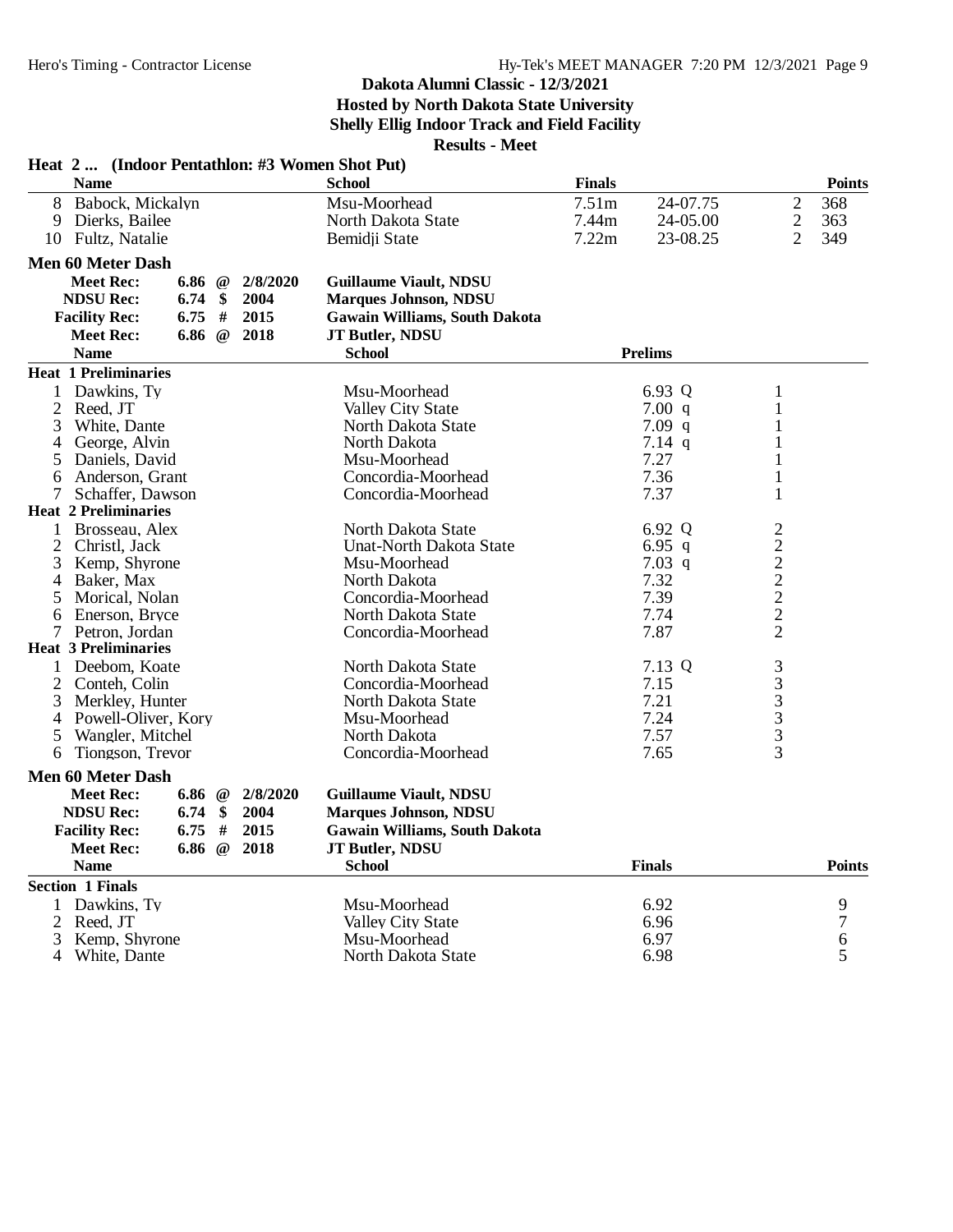#### **Men 200 Meter Dash**

| <b>NDSU Rec:</b>          | 21.44                       | \$       | 2003     | <b>Marques Johnson, NDSU</b>        |               |                |                |
|---------------------------|-----------------------------|----------|----------|-------------------------------------|---------------|----------------|----------------|
| <b>Facility Rec:</b>      | 21.41                       | #        | 2018     | <b>Omeiza Akerele, Oral Roberts</b> |               |                |                |
| <b>Meet Rec:</b>          | 21.80                       | $\omega$ | 2014     | Breyan Miller, Dickinson St.        |               |                |                |
| <b>Name</b>               |                             |          |          | <b>School</b>                       | <b>Finals</b> |                | <b>Points</b>  |
| Section 1                 |                             |          |          |                                     |               |                |                |
| $\mathbf{1}$              | Christl, Jack               |          |          | <b>Unat-North Dakota State</b>      | 22.08         | $\mathbf{1}$   | 9              |
|                           | Brosseau, Alex              |          |          | North Dakota State                  | 22.09         | $\mathbf{1}$   | $\overline{7}$ |
| 3                         | Johnsen, Brock              |          |          | North Dakota State                  | 23.11         | $\mathbf{1}$   |                |
| 4 Baker, Max              |                             |          |          | North Dakota                        | 23.39         | $\mathbf{1}$   | 4              |
| Section 2                 |                             |          |          |                                     |               |                |                |
|                           | 1 Douglas, Robert           |          |          | North Dakota State                  | 22.88         | $\frac{2}{2}$  | 6              |
| 2                         | Mathieu, Logan              |          |          | North Dakota State                  | 23.05         |                |                |
|                           | 3 Eggermont, Jared          |          |          | North Dakota State                  | 23.65         | $\overline{c}$ |                |
|                           | 4 Wangler, Mitchel          |          |          | North Dakota                        | 23.72         | $\overline{2}$ | $\overline{2}$ |
| Section 3                 |                             |          |          |                                     |               |                |                |
|                           | 1 Crayton, Jerome           |          |          | Msu-Moorhead                        | 22.89         | 3              | 5              |
|                           | 2 Tiongson, Trevor          |          |          | Concordia-Moorhead                  | 23.39         | $\overline{3}$ | 3              |
| <b>Men 400 Meter Dash</b> |                             |          |          |                                     |               |                |                |
| <b>NDSU Rec:</b>          | 47.07                       | \$       | 2017     | Landon Jochim, NDSU                 |               |                |                |
| <b>Facility Rec:</b>      | 48.25                       | #        | 2018     | <b>Emmanuel Mwewa, Oral Roberts</b> |               |                |                |
| <b>Meet Rec:</b>          | 48.46                       | $\omega$ | 2017     | <b>Jacob Richter, NDSU</b>          |               |                |                |
| <b>Name</b>               |                             |          |          | <b>School</b>                       | <b>Finals</b> |                | <b>Points</b>  |
| Section 1                 |                             |          |          |                                     |               |                |                |
| 1                         | Larson, Calob               |          |          | North Dakota State                  | 49.31         | $\mathbf{1}$   | 7              |
|                           | 2 Roder, Cody               |          |          | North Dakota State                  | 49.78         | 1              | 6              |
| 3                         | Oduong, Ibrahim             |          |          | Msu-Moorhead                        | 50.26         | $\mathbf{1}$   | 5              |
| 4 Baker, Max              |                             |          |          | North Dakota                        | 50.89         | 1              | 4              |
| Section 2                 |                             |          |          |                                     |               |                |                |
| 1                         | Kern, Tommy                 |          |          | Concordia-Moorhead                  | 49.31         | 2              | 9              |
|                           | 2 MacLennan, Elliott        |          |          | Msu-Moorhead                        | 51.60         |                | 3              |
| 3                         | Kummer, Clay                |          |          | Valley City State                   | 53.30         |                | $\overline{2}$ |
|                           | 4 Daniels, Drake            |          |          | North Dakota State                  | 53.68         | $\frac{2}{2}$  |                |
|                           |                             |          |          |                                     |               |                |                |
| Men 600 Meter Run         |                             |          |          |                                     |               |                |                |
| <b>NDSU Rec:</b>          | 1:18.22                     | \$       | 2018     | <b>Jonah Warwick, NDSU</b>          |               |                |                |
| <b>Facility Rec:</b>      | 1:21.24                     | #        | 2014     | <b>Moses Heppner, NDSU</b>          |               |                |                |
|                           | 1:21.38<br><b>Meet Rec:</b> | $\omega$ | 2/7/2020 | Jacob Rodin, NDSU                   |               |                |                |
| <b>Name</b>               |                             |          |          | <b>School</b>                       | <b>Finals</b> |                | <b>Points</b>  |
| Section 1                 |                             |          |          |                                     |               |                |                |
| 1                         | Rodin, Jacob                |          |          | North Dakota State                  | $1:18.18$ #   |                | 9              |
|                           | 2 Knutson, Josh             |          |          | North Dakota State                  | $1:19.69$ #   |                | 7              |
| 3                         | Brannan, Beau               |          |          | North Dakota State                  | 1:23.22       |                |                |
| 4                         | Tracy, Jackson              |          |          | North Dakota State                  | 1:27.52       |                |                |
| 5                         | Brandt, Kolby               |          |          | Msu-Moorhead                        | 1:30.54       |                | 6              |
| 6                         | Kraus, Aaron                |          |          | <b>Valley City State</b>            | 1:31.58       |                | 5              |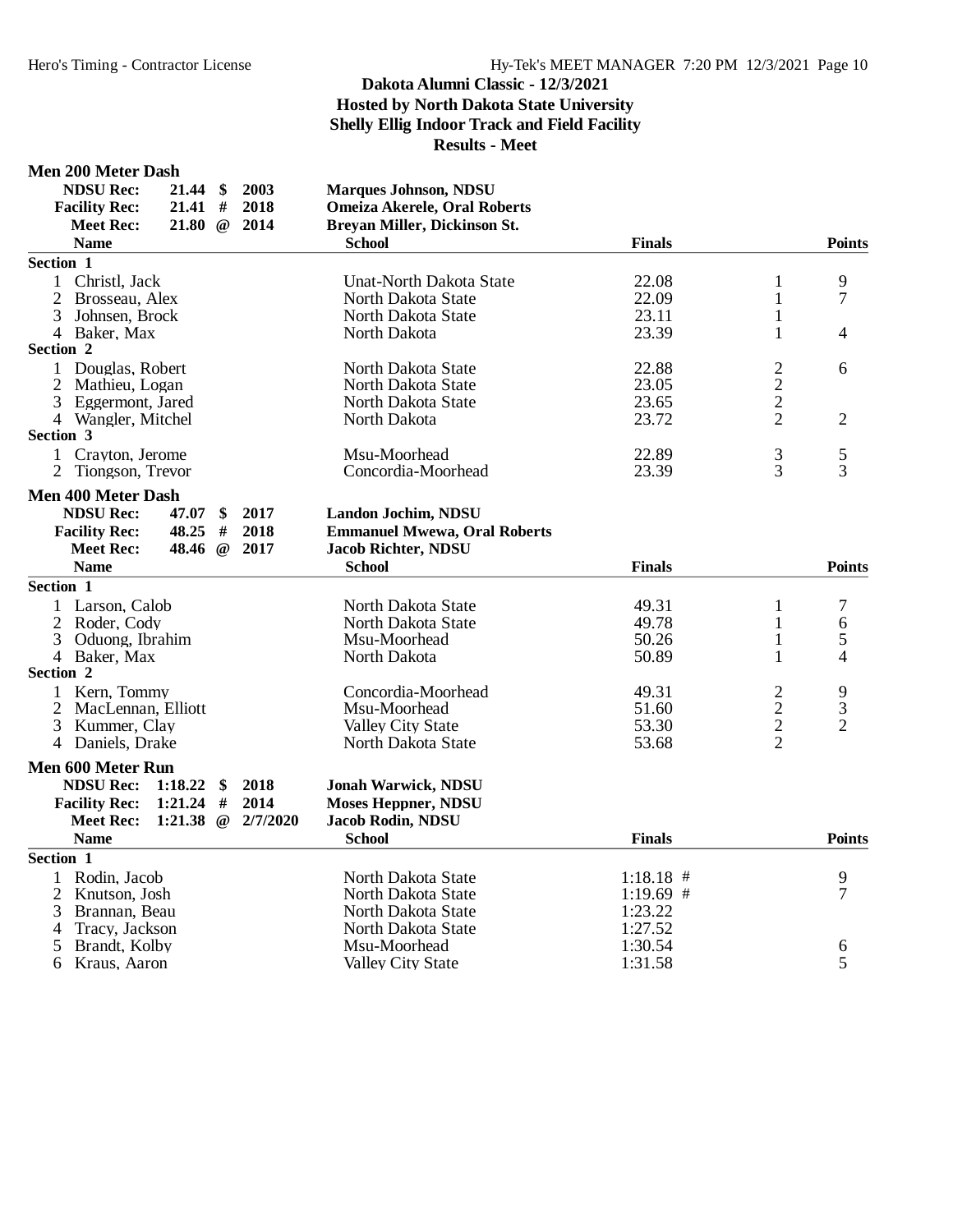#### **Men 1 Mile Run**

| <b>Facility Rec:</b><br>4:06.00<br>2019<br><b>Kyle Burdick, SDSU</b><br>#<br>2017<br><b>Meet Rec:</b><br>4:09.43<br>$\omega$<br><b>Jake Leingang, NDSU</b><br><b>Name</b><br><b>School</b><br><b>Finals</b><br>Section 1<br>4:22.70<br>Keiser, Symon<br><b>Unat-North Dakota State</b><br>1<br>$\mathbf{2}$<br>4:23.49<br>Yusuf, Nadir<br>Unattached<br>$\sqrt{6}$<br>3<br>North Dakota<br>Labatte, Luke<br>4:23.78 |                         | <b>Points</b><br>9<br>$\tau$ |
|---------------------------------------------------------------------------------------------------------------------------------------------------------------------------------------------------------------------------------------------------------------------------------------------------------------------------------------------------------------------------------------------------------------------|-------------------------|------------------------------|
|                                                                                                                                                                                                                                                                                                                                                                                                                     |                         |                              |
|                                                                                                                                                                                                                                                                                                                                                                                                                     |                         |                              |
|                                                                                                                                                                                                                                                                                                                                                                                                                     |                         |                              |
|                                                                                                                                                                                                                                                                                                                                                                                                                     |                         |                              |
|                                                                                                                                                                                                                                                                                                                                                                                                                     |                         |                              |
|                                                                                                                                                                                                                                                                                                                                                                                                                     |                         |                              |
|                                                                                                                                                                                                                                                                                                                                                                                                                     |                         |                              |
| 4<br>Kipkemboi, Patrick                                                                                                                                                                                                                                                                                                                                                                                             | North Dakota<br>4:26.63 | 5                            |
| 5<br>Oak, Nick<br>North Dakota<br>4:31.15                                                                                                                                                                                                                                                                                                                                                                           |                         |                              |
| Long, Zach<br>4:34.01<br>North Dakota<br>6                                                                                                                                                                                                                                                                                                                                                                          |                         |                              |
| 7<br>Urbohm, Geno<br>North Dakota<br>4:34.31                                                                                                                                                                                                                                                                                                                                                                        |                         |                              |
| 8<br>Jelaca, Justin<br>North Dakota<br>4:36.10                                                                                                                                                                                                                                                                                                                                                                      |                         |                              |
| 9<br>Nelson, Alec<br>North Dakota<br>4:38.92                                                                                                                                                                                                                                                                                                                                                                        |                         |                              |
| North Dakota<br>10 King, Zachary<br>4:43.60                                                                                                                                                                                                                                                                                                                                                                         |                         |                              |
| <b>Men 60 Meter Hurdles</b>                                                                                                                                                                                                                                                                                                                                                                                         |                         |                              |
| <b>NDSU Rec:</b><br>1980<br>7.80<br>\$<br><b>Tom Skaar, NDSU</b>                                                                                                                                                                                                                                                                                                                                                    |                         |                              |
| $\#$<br>2015<br><b>Facility Rec:</b><br>7.90<br>Teivaskie Lewin, South Dakota                                                                                                                                                                                                                                                                                                                                       |                         |                              |
| 7.94<br>2019<br><b>Meet Rec:</b><br>$\omega$<br><b>Josh Lamers, UMary</b>                                                                                                                                                                                                                                                                                                                                           |                         |                              |
| <b>Name</b><br><b>School</b><br><b>Finals</b>                                                                                                                                                                                                                                                                                                                                                                       |                         | <b>Points</b>                |
| Section 1                                                                                                                                                                                                                                                                                                                                                                                                           |                         |                              |
| North Dakota State<br>Johnsen, Brock<br>8.12<br>1                                                                                                                                                                                                                                                                                                                                                                   |                         | 9                            |
| 8.28<br>$\overline{2}$<br>Wangler, Mitchel<br>North Dakota                                                                                                                                                                                                                                                                                                                                                          |                         | $\overline{7}$               |
| 8.32<br>3<br>Mathieu, Logan<br>North Dakota State                                                                                                                                                                                                                                                                                                                                                                   |                         | 6                            |
| 8.35<br>4<br>Douglas, Robert<br>North Dakota State                                                                                                                                                                                                                                                                                                                                                                  |                         |                              |
| 8.39<br>5<br>Eggermont, Jared<br>North Dakota State                                                                                                                                                                                                                                                                                                                                                                 |                         |                              |
| 8.92<br>Kummer, Clay<br><b>Valley City State</b><br>6                                                                                                                                                                                                                                                                                                                                                               |                         | 5                            |
| 9.35<br>Higgs, Shaquiel<br>Msu-Moorhead<br>7 <sup>1</sup>                                                                                                                                                                                                                                                                                                                                                           |                         | $\overline{4}$               |
| Men 4x400 Meter Relay                                                                                                                                                                                                                                                                                                                                                                                               |                         |                              |
| <b>NDSU Rec:</b><br>3:10.24<br>2004<br>$\mathbf{\$}$<br><b>NDSU, NDSU</b>                                                                                                                                                                                                                                                                                                                                           |                         |                              |
| Burrell, Vega, Essler, Johnson                                                                                                                                                                                                                                                                                                                                                                                      |                         |                              |
| 2018<br><b>Facility Rec:</b><br>3:14.85<br><b>Oral Roberts, Oral Roberts</b><br>#                                                                                                                                                                                                                                                                                                                                   |                         |                              |
| Neely, Akerele, Johnson, Mwewa                                                                                                                                                                                                                                                                                                                                                                                      |                         |                              |
| 3:15.33 $@$<br>2/8/2020<br>North Dakota State, NDSU<br><b>Meet Rec:</b>                                                                                                                                                                                                                                                                                                                                             |                         |                              |
| J Knutson, C Roder, A Harris, J Rodin                                                                                                                                                                                                                                                                                                                                                                               |                         |                              |
| <b>Team</b><br><b>Finals</b><br><b>Relay</b>                                                                                                                                                                                                                                                                                                                                                                        |                         | <b>Points</b>                |
| Section 1                                                                                                                                                                                                                                                                                                                                                                                                           |                         |                              |
| North Dakota State<br>B<br>3:23.33<br>1                                                                                                                                                                                                                                                                                                                                                                             |                         | 9                            |
| 2<br>Msu-Moorhead<br>$\mathbf{A}$<br>3:23.85                                                                                                                                                                                                                                                                                                                                                                        |                         | 7                            |
| 3<br>Concordia-Moorhead<br>$\mathbf{A}$<br>3:32.78                                                                                                                                                                                                                                                                                                                                                                  |                         | 6                            |
| $\bf{B}$<br>Msu-Moorhead<br>3:42.53<br>4                                                                                                                                                                                                                                                                                                                                                                            |                         |                              |
| $\overline{B}$<br>5<br>3:42.65<br>Concordia-Moorhead                                                                                                                                                                                                                                                                                                                                                                |                         |                              |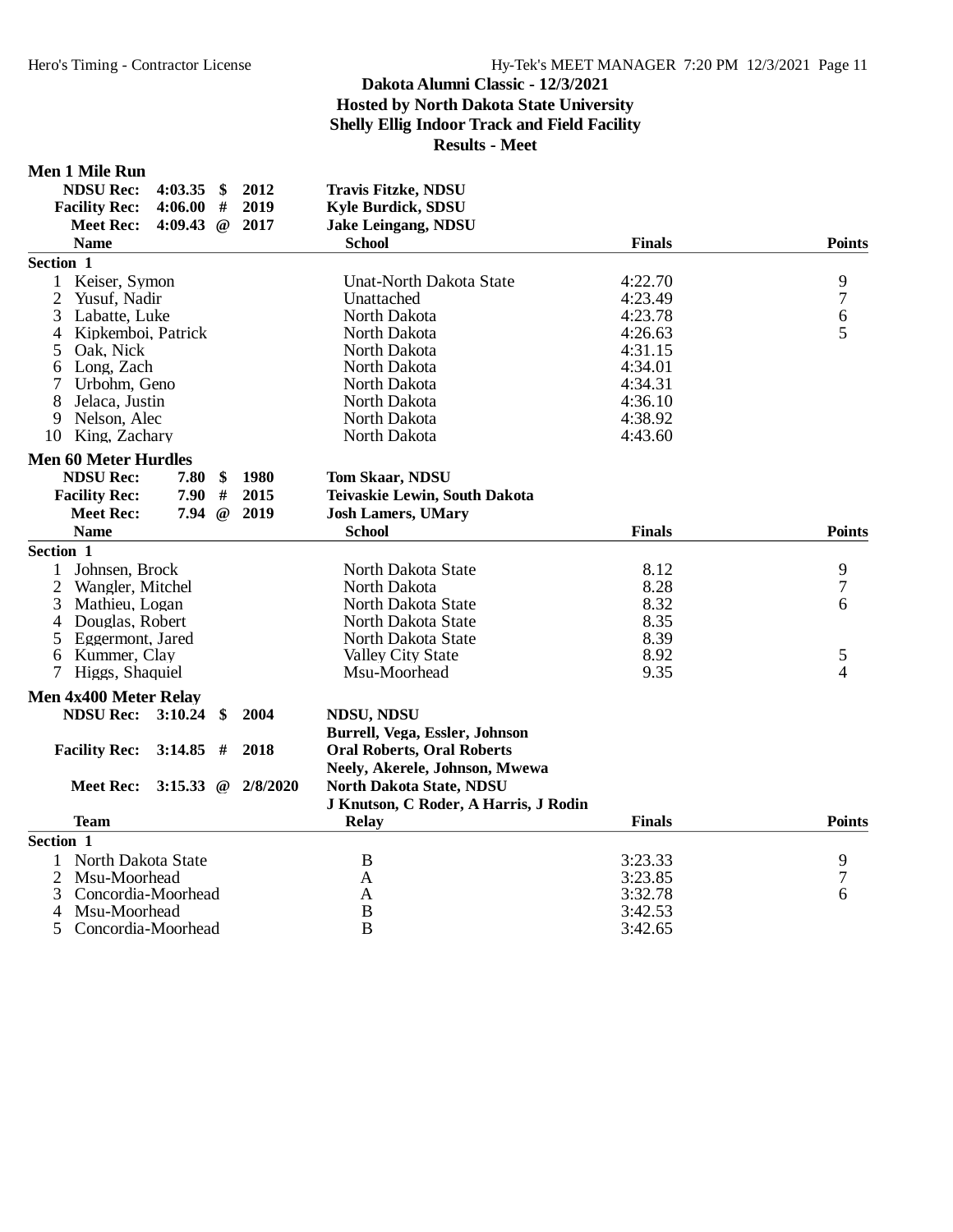#### **Men High Jump**

| <b>NDSU Rec:</b><br>$2.17m$ \$<br>2010        | Jeramy Geditz, NDSU              |               |             |                         |
|-----------------------------------------------|----------------------------------|---------------|-------------|-------------------------|
| 2014<br><b>Facility Rec:</b><br>2.25m<br>#    | <b>Trevor Barry, Unattached</b>  |               |             |                         |
| 2.23m<br>$\omega$<br>2014<br><b>Meet Rec:</b> | <b>Trevor Barry, UNA</b>         |               |             |                         |
| <b>Name</b>                                   | <b>School</b>                    | <b>Finals</b> |             | <b>Points</b>           |
| Heat 1                                        |                                  |               |             |                         |
| $\mathbf{1}$<br>Joseph, Travis                | Msu-Moorhead                     | 2.12m         | $6 - 11.50$ | 9                       |
| $\overline{2}$<br>Darwin, Joshua              | North Dakota State               | 2.09m         | $6 - 10.25$ | $\boldsymbol{7}$        |
| 3<br>Cook, Chris                              | Msu-Moorhead                     | 2.04m         | 6-08.25     | 6                       |
| Wolf, Austin<br>4                             | North Dakota                     | 2.04m         | 6-08.25     | 5                       |
| 5<br>Hylen, Elijah                            | North Dakota State               | 1.99m         | 6-06.25     | $\overline{4}$          |
| McGlynn, Zach<br>6                            | <b>Unat-North Dakota State</b>   | 1.94m         | 6-04.25     | $\overline{\mathbf{3}}$ |
| $\overline{7}$<br>Johnsrud, Peyton            | Concordia-Moorhead               | 1.89m         | $6 - 02.25$ | $\overline{c}$          |
| 8<br>Marsh, Anthony                           | Concordia-Moorhead               | 1.79m         | 5-10.50     | 1                       |
| <b>Men Pole Vault</b>                         |                                  |               |             |                         |
| <b>NDSU Rec:</b><br>$5.29m$ \$<br>1996        | <b>Ryan McGlynn, NDSU</b>        |               |             |                         |
| 5.51m<br>2013<br><b>Facility Rec:</b><br>#    | <b>Shawn Francis, Team Nodak</b> |               |             |                         |
| 2013<br><b>Meet Rec:</b><br>5.21m<br>$\omega$ | <b>Jesse Morrow, NDSU</b>        |               |             |                         |
| <b>Name</b>                                   | <b>School</b>                    | <b>Finals</b> |             | <b>Points</b>           |
| Heat 1                                        |                                  |               |             |                         |
| Christensen, Jens<br>1                        | North Dakota State               | 4.75m         | 15-07.00    | 9                       |
| $\overline{2}$<br>Van Dusseldorp, Jacob       | North Dakota State               | 4.60m         | 15-01.00    | $\tau$                  |
| 3<br>Maclean, Harris                          | North Dakota                     | 4.15m         | 13-07.25    | 6                       |
| 4 Hanseder, Trenton                           | North Dakota                     | 3.85m         | 12-07.50    | 5                       |
| <b>Men Long Jump</b>                          |                                  |               |             |                         |
| <b>NDSU Rec:</b><br>$7.63m$ \$<br>1995        | <b>Brent Parmer, NDSU</b>        |               |             |                         |
| 7.59m<br>2016<br><b>Facility Rec:</b><br>$\#$ | <b>Brian Huber, MSU Moorhead</b> |               |             |                         |
| 2/8/2020<br><b>Meet Rec:</b><br>$7.03m$ @     | <b>Shyrone Kemp, MOOR</b>        |               |             |                         |
| <b>Name</b>                                   | <b>School</b>                    | <b>Finals</b> |             | <b>Points</b>           |
| Heat 1                                        |                                  |               |             |                         |
| $\mathbf{1}$<br>Kemp, Shyrone                 | Msu-Moorhead                     | 7.34 $m$ @    | 24-01.00    | 9                       |
| 2 Lewis, Brandon                              | North Dakota State               | 7.26m @       | 23-10.00    | $\tau$                  |
| 3<br>White, Dante                             | North Dakota State               | 7.10 $m$ @    | 23-03.50    | 6                       |
| 4<br>Marsh, Anthony                           | Concordia-Moorhead               | 6.72m         | 22-00.75    | 5                       |
| 5<br>Merkley, Hunter                          | North Dakota State               | 6.64m         | 21-09.50    |                         |
| Daniels, David<br>6                           | Msu-Moorhead                     | 6.60m         | 21-08.00    | 4                       |
| 7<br>Hanseder, Trenton                        | North Dakota                     | 6.60m         | 21-08.00    | 3                       |
| 8<br>Novak, Andrew                            | Unattached                       | 6.40m         | 21-00.00    | $\overline{c}$          |
| 9<br>Valdez, Nolan                            | Concordia-Moorhead               | 6.37m         | 20-10.75    | $\mathbf{1}$            |
| 10<br>Cook, Chris                             | Msu-Moorhead                     | 6.26m         | 20-06.50    |                         |
| 11<br>Deebom, Koate                           | North Dakota State               | 6.14m         | 20-01.75    |                         |
| 12<br>Thompson, Gabe                          | Concordia-Moorhead               | 5.35m         | 17-06.75    |                         |
| 13<br>Petron, Jordan                          | Concordia-Moorhead               | 5.00m         | 16-05.00    |                         |
| Hermes, Nick<br>---                           | Concordia-Moorhead               | <b>FOUL</b>   |             |                         |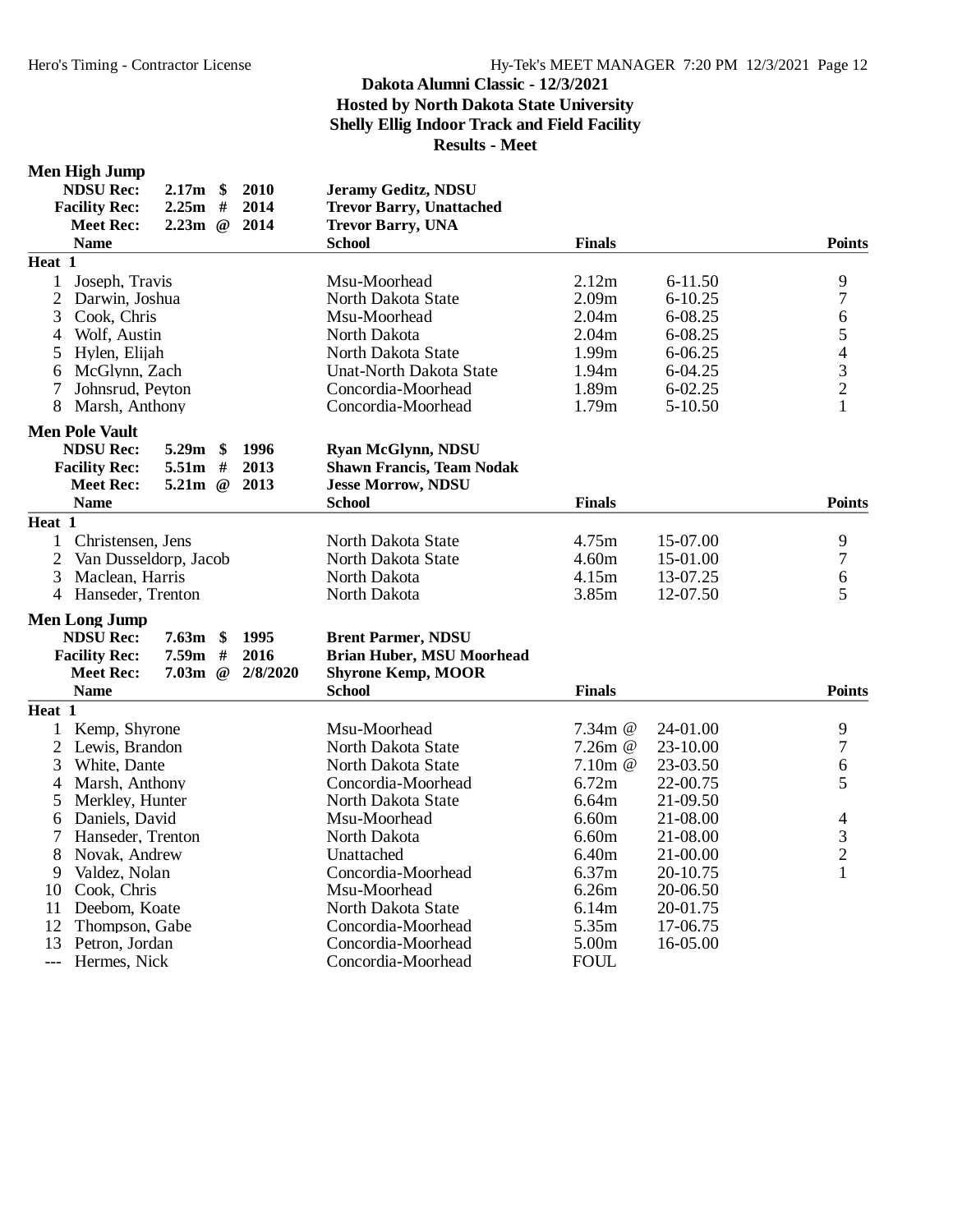#### **Men Triple Jump**

| 1988<br><b>NDSU Rec:</b><br>$15.55m$ \$<br>$15.37m$ #<br>2018<br><b>Facility Rec:</b><br>2019<br><b>Meet Rec:</b><br>14.89m $@$<br><b>Name</b> | Pete Wodrich, NDSU<br><b>Bryant Courter, SDSU</b><br>Kelle'mon Hinton, NDSU<br><b>School</b> | <b>Finals</b> |          | <b>Points</b>            |
|------------------------------------------------------------------------------------------------------------------------------------------------|----------------------------------------------------------------------------------------------|---------------|----------|--------------------------|
| Heat 1                                                                                                                                         |                                                                                              |               |          |                          |
| $\mathbf{1}$<br>Deebom, Koate                                                                                                                  | North Dakota State                                                                           | 14.20m        | 46-07.25 | 9                        |
| $\overline{2}$<br>Lewis, Brandon                                                                                                               | North Dakota State                                                                           | 13.52m        | 44-04.25 | $\tau$                   |
| 3<br>Wolf, Austin                                                                                                                              | North Dakota                                                                                 | 13.18m        | 43-03.00 | 6                        |
| 4 Larson, Kade                                                                                                                                 | Msu-Moorhead                                                                                 | 12.64m        | 41-05.75 | 5                        |
| <b>Men Shot Put</b>                                                                                                                            |                                                                                              |               |          |                          |
| <b>NDSU Rec:</b><br>$21.31m$ \$<br>2018                                                                                                        | Payton Otterdahl, NDSU                                                                       |               |          |                          |
| <b>Facility Rec:</b><br>21.31m<br>$\#$<br>2018                                                                                                 | Payton Otterdahl, NDSU                                                                       |               |          |                          |
| $20.06m$ @<br>2/8/2020<br><b>Meet Rec:</b>                                                                                                     | <b>Alex Renner, VELA</b>                                                                     |               |          |                          |
| <b>Name</b>                                                                                                                                    | <b>School</b>                                                                                | <b>Finals</b> |          | <b>Points</b>            |
| Heat 1                                                                                                                                         |                                                                                              |               |          |                          |
| $\mathbf{1}$<br>Thomsen, Kristoffer                                                                                                            | North Dakota State                                                                           | 19.33m        | 63-05.00 | 9                        |
| $\overline{2}$<br>Otterdahl, Trevor                                                                                                            | North Dakota State                                                                           | 17.76m        | 58-03.25 | 7                        |
| 3<br>Co, Zachary                                                                                                                               | Valley City State                                                                            | 17.14m        | 56-03.00 | 6                        |
| $\overline{4}$<br>Rockey, Levi                                                                                                                 | North Dakota State                                                                           | 16.79m        | 55-01.00 |                          |
| 5<br>Hannula, Clayton                                                                                                                          | North Dakota State                                                                           | 16.72m        | 54-10.25 |                          |
| Pastian, Kaden<br>6                                                                                                                            | <b>Unat-North Dakota State</b>                                                               | 15.82m        | 51-11.00 | 5                        |
| 7<br>Mendiola, Colby                                                                                                                           | <b>Valley City State</b>                                                                     | 13.17m        | 43-02.50 | $\overline{\mathcal{A}}$ |
| 8<br>Kerzman, Jake                                                                                                                             | Concordia-Moorhead                                                                           | 12.38m        | 40-07.50 | $\mathfrak{Z}$           |
| 9<br>Ramirez, Ricky                                                                                                                            | Concordia-Moorhead                                                                           | 11.39m        | 37-04.50 | $\overline{2}$           |
| 10<br>Brown, Jakob                                                                                                                             | Concordia-Moorhead                                                                           | 10.46m        | 34-04.00 |                          |
| 11<br>Hanseder, Trenton                                                                                                                        | North Dakota                                                                                 | 10.12m        | 33-02.50 | $\mathbf{1}$             |
| 12<br>Enerson, Bryce                                                                                                                           | North Dakota State                                                                           | 10.04m        | 32-11.25 |                          |
| --- Folkestad, Cooper                                                                                                                          | Concordia-Moorhead                                                                           | <b>FOUL</b>   |          |                          |
| <b>Men Weight Throw</b>                                                                                                                        |                                                                                              |               |          |                          |
| <b>NDSU Rec:</b><br>23.68m<br>\$<br>2019                                                                                                       | Payton Otterdahl, NDSU                                                                       |               |          |                          |
| 2019<br>23.68m<br>#<br><b>Facility Rec:</b>                                                                                                    | Payton Otterdahl, NDSU                                                                       |               |          |                          |
| <b>Meet Rec:</b><br>23.11m<br>2019<br>$\omega$                                                                                                 | Payton Otterdahl, NDSU                                                                       |               |          |                          |
| <b>Name</b>                                                                                                                                    | <b>School</b>                                                                                | <b>Finals</b> |          | <b>Points</b>            |
| Heat $1$                                                                                                                                       |                                                                                              |               |          |                          |
| $\mathbf{1}$<br>Otterdahl, Payton                                                                                                              | Unattached                                                                                   | 21.89m        | 71-10.00 | 9                        |
| $\overline{2}$<br>Otterdahl, Trevor                                                                                                            | North Dakota State                                                                           | 20.91m        | 68-07.25 | $\boldsymbol{7}$         |
| 3<br>Co, Zachary                                                                                                                               | <b>Valley City State</b>                                                                     | 17.03m        | 55-10.50 | 6                        |
| Shumski, Garrett<br>4                                                                                                                          | North Dakota                                                                                 | 16.45m        | 53-11.75 | 5                        |
| Rockey, Levi<br>5                                                                                                                              | North Dakota State                                                                           | 16.44m        | 53-11.25 | 4                        |
| Bush, Tristan<br>6                                                                                                                             | North Dakota State                                                                           | 16.16m        | 53-00.25 |                          |
| 7<br>Folkestad, Cooper                                                                                                                         | Concordia-Moorhead                                                                           | 16.03m        | 52-07.25 | 3                        |
| 8<br>Kerzman, Jake                                                                                                                             | Concordia-Moorhead                                                                           | 15.97m        | 52-04.75 | $\sqrt{2}$               |
| 9<br>Pastian, Kaden                                                                                                                            | <b>Unat-North Dakota State</b>                                                               | 15.37m        | 50-05.25 | $\mathbf{1}$             |
| 10<br>Mendiola, Colby                                                                                                                          | Valley City State                                                                            | 12.68m        | 41-07.25 |                          |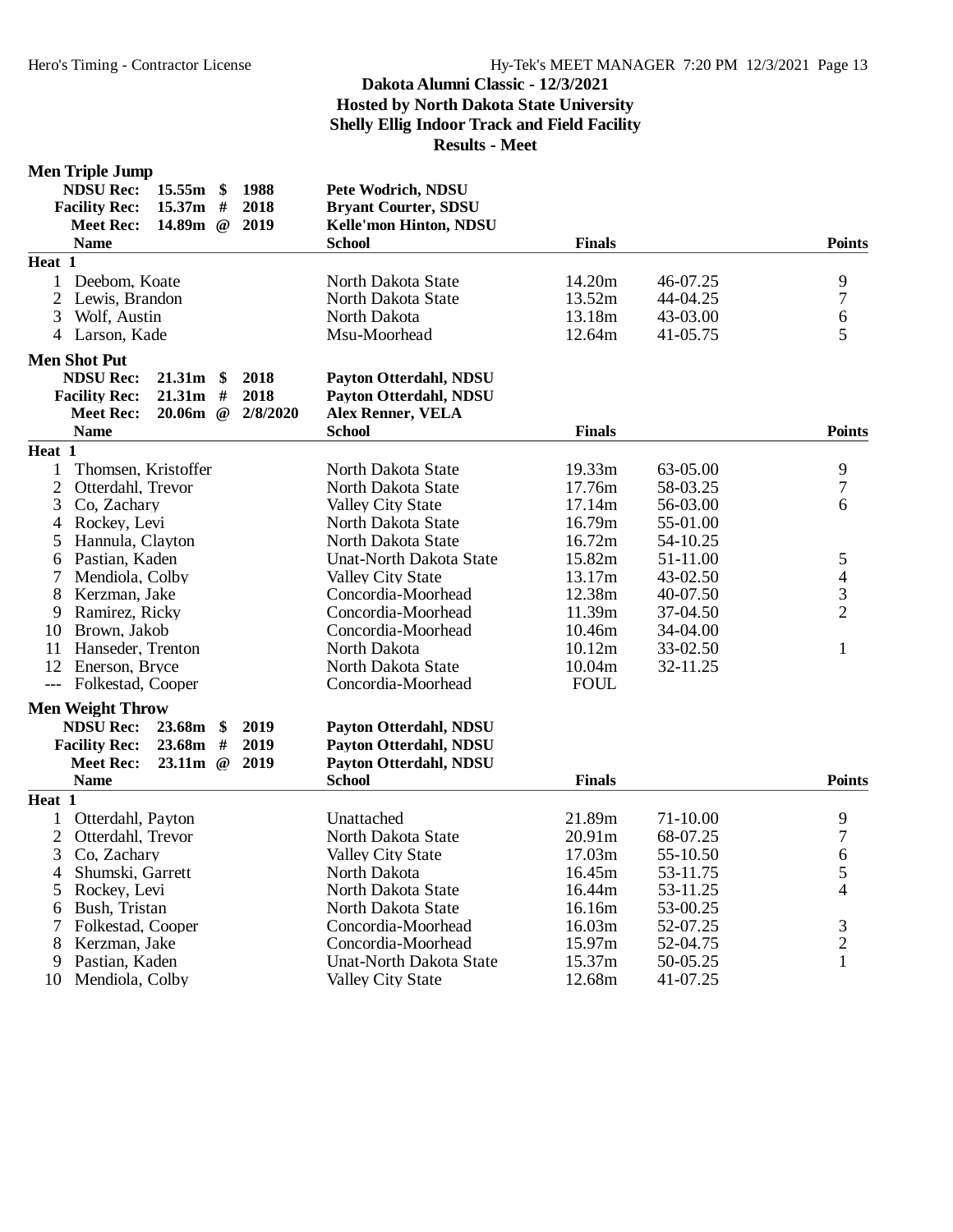| Indoor Pentathlon: #5 Men 1000 Meter Run<br><b>Name</b>                   | <b>School</b>                            |                      | <b>Finals</b> | <b>Points</b> |
|---------------------------------------------------------------------------|------------------------------------------|----------------------|---------------|---------------|
| Section 1                                                                 |                                          |                      |               |               |
| 1 Ellis, Parker                                                           | North Dakota State                       |                      | 2:52.41       | 741           |
| 2<br>Rhonemus, Wade                                                       | Concordia-Moorhead                       |                      | 3:00.55       |               |
| 3<br>Larson, Colby                                                        | Msu-Moorhead                             |                      | 3:04.99       |               |
| 4 VanErp, Eric                                                            | North Dakota State                       |                      | 3:07.80       | 616<br>590    |
| <b>Indoor Pentathlon: #1 Men 60 Meter Hurdles</b>                         |                                          |                      |               |               |
| <b>Name</b>                                                               | <b>School</b>                            |                      | <b>Finals</b> | <b>Points</b> |
| Section 1                                                                 |                                          |                      |               |               |
| VanErp, Eric<br>1                                                         | North Dakota State                       |                      | 8.61          | 834           |
| 2<br>Rhonemus, Wade                                                       | Concordia-Moorhead                       |                      | 9.10          | 724           |
| 3<br>Ellis, Parker                                                        | North Dakota State                       |                      | 9.82          | 576           |
| 4 Larson, Colby                                                           | Msu-Moorhead                             |                      | 10.35         | 477           |
| Indoor Pentathlon: #4 Men High Jump                                       |                                          |                      |               |               |
| <b>Name</b>                                                               | <b>School</b>                            | <b>Finals</b>        |               | <b>Points</b> |
| Heat 1                                                                    |                                          |                      |               |               |
| VanErp, Eric<br>1                                                         | North Dakota State                       | 1.94m                | 6-04.25       | 749           |
| 2<br>Ellis, Parker                                                        | North Dakota State                       | 1.88m                | $6 - 02.00$   | 696           |
| 3<br>Rhonemus, Wade                                                       | Concordia-Moorhead                       | 1.76m                | 5-09.25       | 593           |
| 4 Larson, Colby                                                           | Msu-Moorhead                             | 1.73m                | 5-08.00       | 569           |
| <b>Indoor Pentathlon: #2 Men Long Jump</b>                                |                                          |                      |               |               |
| <b>Facility Rec:</b><br>$7.59m$ #                                         |                                          |                      |               |               |
| <b>Meet Rec:</b><br>$7.56m$ @<br><b>Name</b>                              | <b>School</b>                            | <b>Finals</b>        |               |               |
| Heat 1                                                                    |                                          |                      |               | <b>Points</b> |
| VanErp, Eric<br>1                                                         | North Dakota State                       | 6.67m                | 21-10.75      | 736           |
| 2 Ellis, Parker                                                           | North Dakota State                       | 6.61m                | 21-08.25      | 723           |
| 3<br>Larson, Colby                                                        | Msu-Moorhead                             | 6.19m                | 20-03.75      | 628           |
| $\overline{4}$<br>Rhonemus, Wade                                          | Concordia-Moorhead                       | 6.17m                | 20-03.00      | 624           |
|                                                                           |                                          |                      |               |               |
| <b>Indoor Pentathlon: #3 Men Shot Put</b><br><b>Meet Rec:</b><br>19.56m @ |                                          |                      |               |               |
| <b>Name</b>                                                               | <b>School</b>                            | <b>Finals</b>        |               | <b>Points</b> |
| Heat 1                                                                    |                                          |                      |               |               |
| 1<br>VanErp, Eric                                                         | North Dakota State                       | 12.85m               | 42-02.00      | 658           |
| $\overline{2}$<br>Rhonemus, Wade                                          | Concordia-Moorhead                       | 9.95m                | 32-07.75      | 483           |
| 3<br>Ellis, Parker                                                        | North Dakota State                       | 9.52m                | 31-03.00      | 457           |
| Larson, Colby                                                             | Msu-Moorhead                             | 9.09m                | 29-10.00      | 431           |
|                                                                           | Women - Team Rankings - 15 Events Scored |                      |               |               |
| 1) North Dakota State                                                     | 158.5                                    | 2) North Dakota      |               | 119           |
| 3) Bemidji State                                                          | 69                                       | 4) MSU-Moorhead      |               | 31.5          |
| 5) Concordia-Moorhead                                                     | 16                                       | 6) Valley City State |               | 8             |
|                                                                           |                                          |                      |               |               |
|                                                                           | Men - Team Rankings - 14 Events Scored   |                      |               |               |